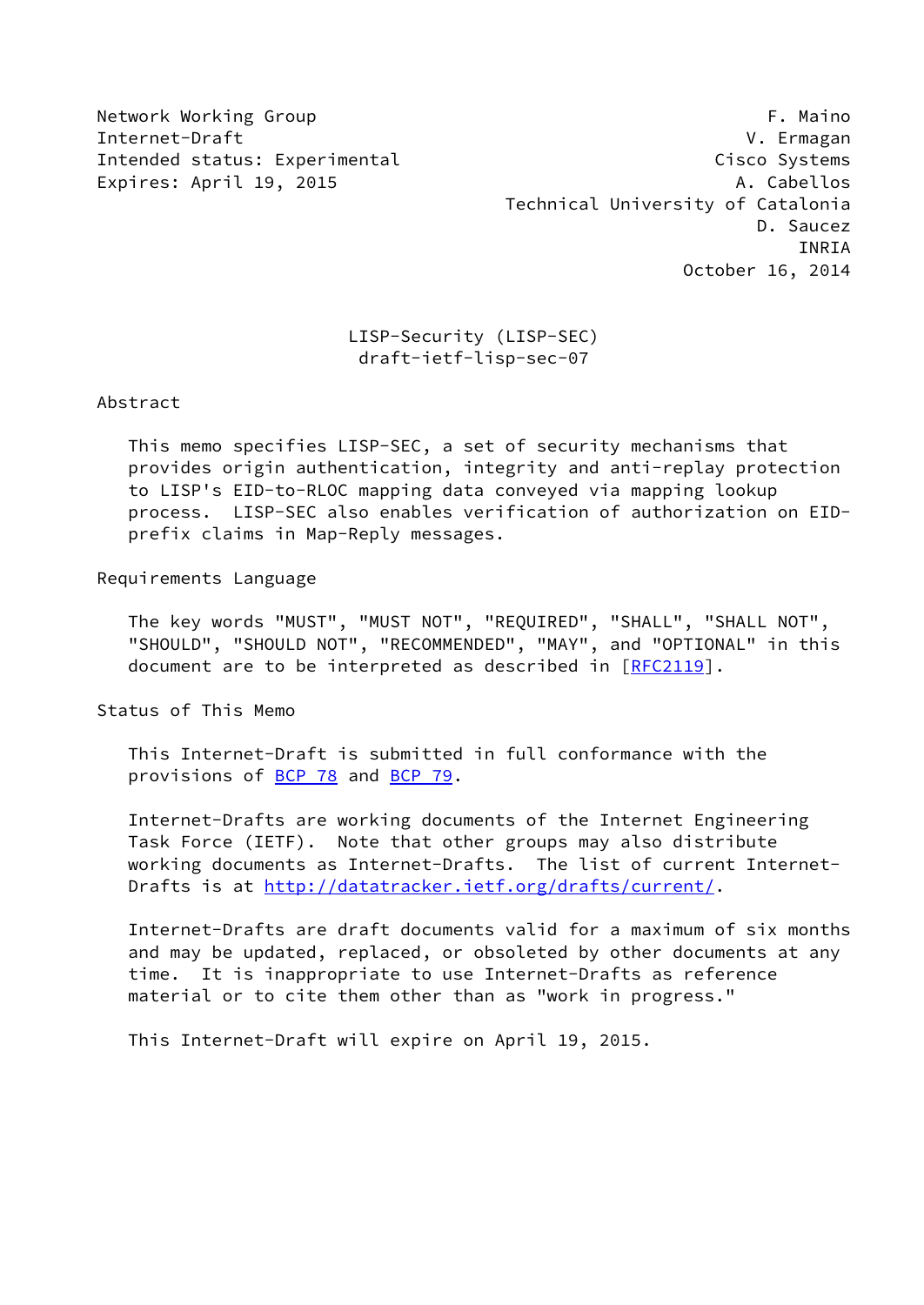Internet-Draft LISP-SEC October 2014

Copyright Notice

 Copyright (c) 2014 IETF Trust and the persons identified as the document authors. All rights reserved.

This document is subject to **[BCP 78](https://datatracker.ietf.org/doc/pdf/bcp78)** and the IETF Trust's Legal Provisions Relating to IETF Documents [\(http://trustee.ietf.org/license-info](http://trustee.ietf.org/license-info)) in effect on the date of publication of this document. Please review these documents carefully, as they describe your rights and restrictions with respect to this document. Code Components extracted from this document must include Simplified BSD License text as described in Section 4.e of the Trust Legal Provisions and are provided without warranty as described in the Simplified BSD License.

# Table of Contents

| $\perp$ .                                                | $\overline{3}$ |
|----------------------------------------------------------|----------------|
| 2.                                                       | $\overline{3}$ |
| 3.                                                       | $\overline{4}$ |
| $\overline{4}$ .                                         |                |
| $\overline{5}$ .<br>LISP-SEC Control Messages Details    | $\frac{4}{7}$  |
| Encapsulated Control Message LISP-SEC Extensions<br>5.1. |                |
| Map-Reply LISP-SEC Extensions<br>5.2.                    | $\frac{9}{2}$  |
| Map-Register LISP-SEC Extentions<br>5.3.                 | 10             |
|                                                          | 10             |
| $5.4.1$ . Map-Reply Record Validation                    | 12             |
|                                                          | 13             |
| $5.5$ . Encrypting and Decrypting an OTK 13              |                |
| Map-Resolver Processing 14<br>5.6.                       |                |
| 5.7. Map-Server Processing 14                            |                |
| $5.7.1$ . Map-Server Processing in Proxy mode 15         |                |
|                                                          |                |
|                                                          | 16             |
| Mapping System Security 16<br>6.1.                       |                |
| Random Number Generation<br>6.2.                         | 16             |
| Map-Server and ETR Colocation<br>6.3.                    | 16             |
|                                                          | 16             |
| 7.1.                                                     |                |
| Key Wrap Functions 17<br>7.2.                            |                |
| Key Derivation Functions $\cdots$ 17<br>7.3.             |                |
|                                                          | 18             |
| 9.                                                       | 18             |
|                                                          |                |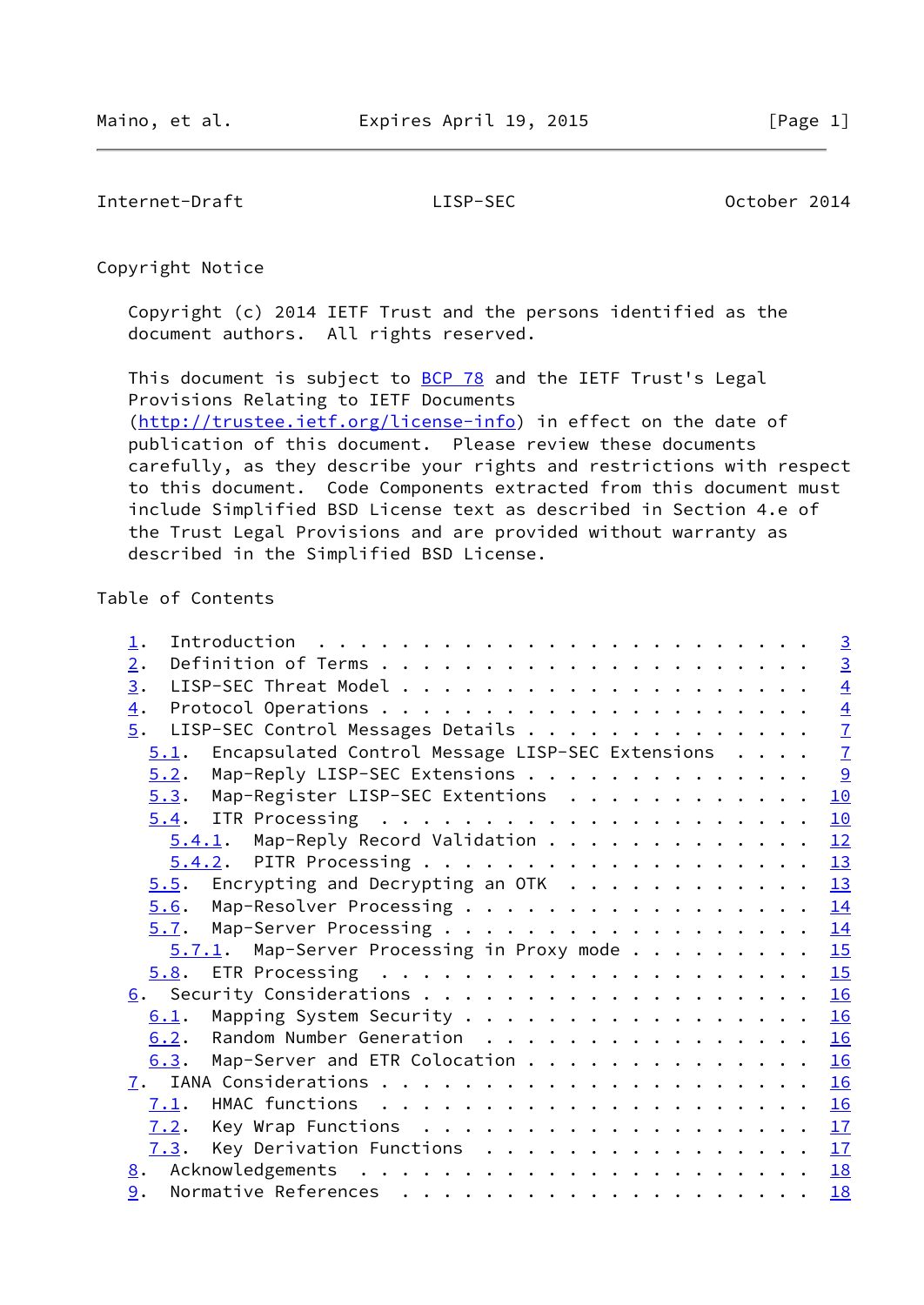Maino, et al. **Expires April 19, 2015** [Page 2]

<span id="page-2-1"></span>Internet-Draft LISP-SEC October 2014

### <span id="page-2-0"></span>[1](#page-2-0). Introduction

The Locator/ID Separation Protocol [[RFC6830\]](https://datatracker.ietf.org/doc/pdf/rfc6830) defines a set of functions for routers to exchange information used to map from non routable Endpoint Identifiers (EIDs) to routable Routing Locators (RLOCs). If these EID-to-RLOC mappings, carried through Map-Reply messages, are transmitted without integrity protection, an adversary can manipulate them and hijack the communication, impersonate the requested EID, or mount Denial of Service or Distributed Denial of Service attacks. Also, if the Map-Reply message is transported unauthenticated, an adversarial LISP entity can overclaim an EID prefix and maliciously redirect traffic directed to a large number of hosts. A detailed description of "overclaiming" attack is provided in [[I-D.ietf-lisp-threats\]](#page-19-3).

 This memo specifies LISP-SEC, a set of security mechanisms that provides origin authentication, integrity and anti-replay protection to LISP's EID-to-RLOC mapping data conveyed via mapping lookup process. LISP-SEC also enables verification of authorization on EID prefix claims in Map-Reply messages, ensuring that the sender of a Map-Reply that provides the location for a given EID-prefix is entitled to do so according to the EID prefix registered in the associated Map-Server. Map-Register security, including the right for a LISP entity to register an EID-prefix or to claim presence at an RLOC, is out of the scope of LISP-SEC. Additional security considerations are described in [Section 6](#page-17-0).

<span id="page-2-2"></span>[2](#page-2-2). Definition of Terms

 One-Time Key (OTK): An ephemeral randomly generated key that must be used for a single Map-Request/Map-Reply exchange.

ITR-OTK: The One-Time Key generated at the ITR.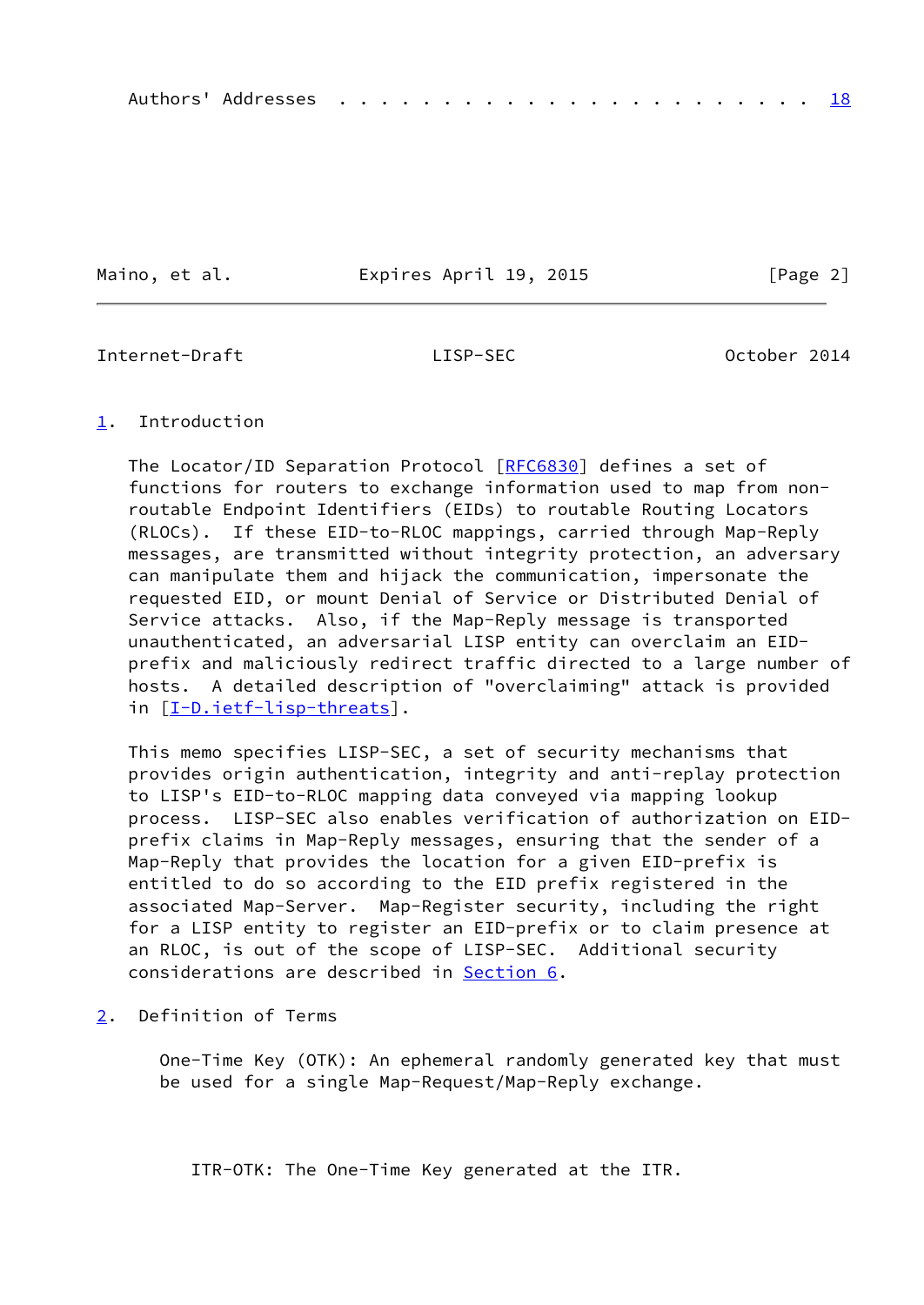MS-OTK: The One-Time Key generated at the Map-Server.

 Encapsulated Control Message (ECM): A LISP control message that is prepended with an additional LISP header. ECM is used by ITRs to send LISP control messages to a Map-Resolver, by Map-Resolvers to forward LISP control messages to a Map-Server, and by Map- Resolvers to forward LISP control messages to an ETR.

 Authentication Data (AD): Metadata that is included either in a LISP ECM header or in a Map-Reply message to support confidentiality, integrity protection, and verification of EID prefix authorization.

| Maino, et al. | Expires April 19, 2015 | [Page 3] |
|---------------|------------------------|----------|
|---------------|------------------------|----------|

<span id="page-3-1"></span>Internet-Draft LISP-SEC October 2014

 OTK-AD: The portion of ECM Authentication Data that contains a One-Time Key.

 EID-AD: The portion of ECM and Map-Reply Authentication Data used for verification of EID-prefix authorization.

 PKT-AD: The portion of Map-Reply Authentication Data used to protect the integrity of the Map-Reply message.

 For definitions of other terms, notably Map-Request, Map-Reply, Ingress Tunnel Router (ITR), Egress Tunnel Router (ETR), Map-Server (MS), and Map-Resolver (MR) please consult the LISP specification [\[RFC6830](https://datatracker.ietf.org/doc/pdf/rfc6830)].

<span id="page-3-0"></span>[3](#page-3-0). LISP-SEC Threat Model

 LISP-SEC addresses the control plane threats, described in [\[I-D.ietf-lisp-threats](#page-19-3)], that target EID-to-RLOC mappings, including manipulations of Map-Request and Map-Reply messages, and malicious ETR EID prefix overclaiming. LISP-SEC makes two main assumptions: (1) the LISP mapping system is expected to deliver a Map-Request message to their intended destination ETR as identified by the EID, and (2) no man-in-the-middle (MITM) attack can be mounted within the LISP Mapping System. Furthermore, while LISP-SEC enables detection of EID prefix overclaiming attacks, it assumes that Map-Servers can verify the EID prefix authorization at time of registration.

 According to the threat model described in [[I-D.ietf-lisp-threats\]](#page-19-3) LISP-SEC assumes that any kind of attack, including MITM attacks, can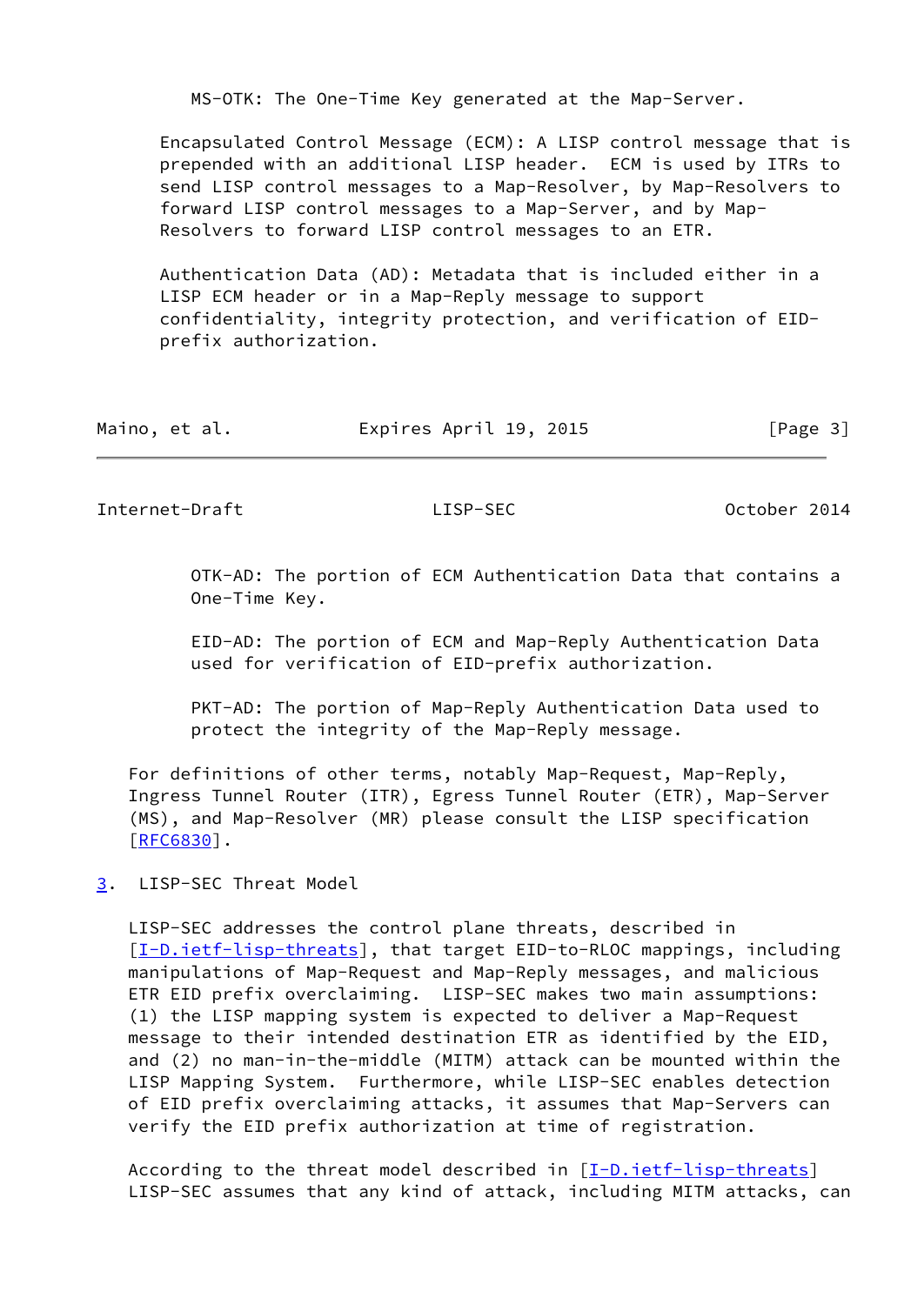be mounted in the access network, outside of the boundaries of the LISP mapping system. An on-path attacker, outside of the LISP mapping system can, for example, hijack Map-Request and Map-Reply messages, spoofing the identity of a LISP node. Another example of on-path attack, called overclaiming attack, can be mounted by a malicious Egress Tunnel Router (ETR), by overclaiming the EID prefixes for which it is authoritative. In this way the ETR can maliciously redirect traffic directed to a large number of hosts.

<span id="page-4-0"></span>[4](#page-4-0). Protocol Operations

The goal of the security mechanisms defined in  $[REC6830]$  is to prevent unauthorized insertion of mapping data by providing origin authentication and integrity protection for the Map-Registration, and by using the nonce to detect unsolicited Map-Reply sent by off-path attackers.

 LISP-SEC builds on top of the security mechanisms defined in [\[RFC6830](https://datatracker.ietf.org/doc/pdf/rfc6830)] to address the threats described in [Section 3](#page-3-0) by leveraging

| Maino, et al. | Expires April 19, 2015 | [Page 4] |
|---------------|------------------------|----------|
|               |                        |          |

Internet-Draft LISP-SEC October 2014

 the trust relationships existing among the LISP entities participating to the exchange of the Map-Request/Map-Reply messages. Those trust relationships are used to securely distribute a One-Time Key (OTK) that provides origin authentication, integrity and anti replay protection to mapping data conveyed via the mapping lookup process, and that effectively prevent overclaiming attacks. The processing of security parameters during the Map-Request/Map-Reply exchange is as follows:

- o The ITR-OTK is generated and stored at the ITR, and securely transported to the Map-Server.
- o The Map-Server uses the ITR-OTK to compute an HMAC that protects the integrity of the mapping data known to the Map-Server to prevent overclaiming attacks. The Map-Server also derives a new OTK, the MS-OTK, that is passed to the ETR, by applying a Key Derivation Function (KDF) to the ITR-OTK.
- o The ETR uses the MS-OTK to compute an HMAC that protects the integrity of the Map-Reply sent to the ITR.
- o Finally, the ITR uses the stored ITR-OTK to verify the integrity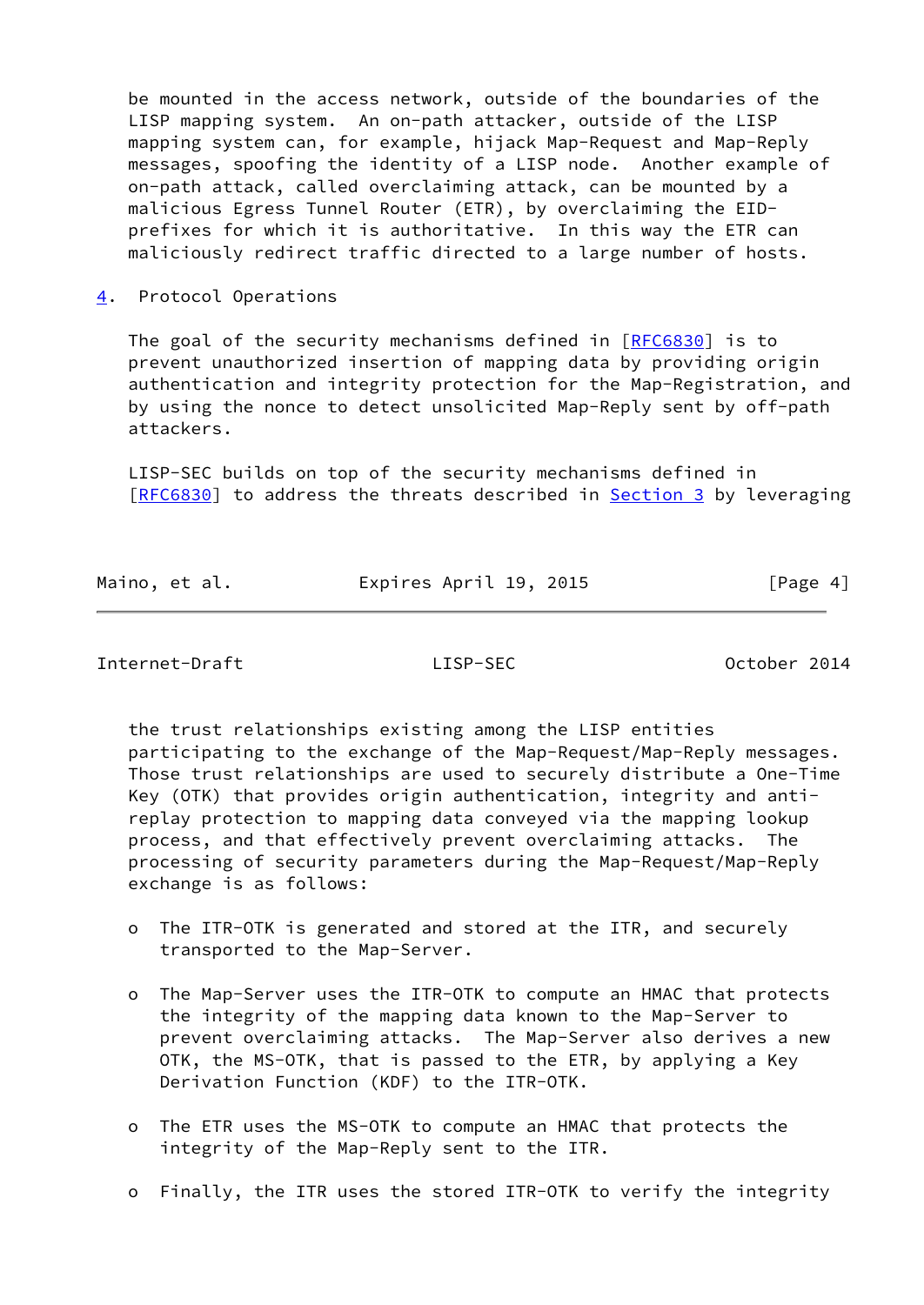of the mapping data provided by both the Map-Server and the ETR, and to verify that no overclaiming attacks were mounted along the path between the Map-Server and the ITR.

 [Section 5](#page-6-0) provides the detailed description of the LISP-SEC control messages and their processing, while the rest of this section describes the flow of protocol operations at each entity involved in the Map-Request/Map-Reply exchange:

- o The ITR, upon needing to transmit a Map-Request message, generates and stores an OTK (ITR-OTK). This ITR-OTK is included into the Encapsulated Control Message (ECM) that contains the Map-Request sent to the Map-Resolver. To provide confidentiality to the ITR- OTK over the path between the ITR and its Map-Resolver, the ITR- OTK SHOULD be encrypted using a preconfigured key shared between the ITR and the Map-Resolver, similar to the key shared between the ETR and the Map-Server in order to secure ETR registration [[RFC6833\]](https://datatracker.ietf.org/doc/pdf/rfc6833).
- o The Map-Resolver decapsulates the ECM message, decrypts the ITR- OTK, if needed, and forwards through the Mapping System the received Map-Request and the ITR-OTK, as part of a new ECM message. As described in **Section 5.6**, the LISP Mapping System delivers the ECM to the appropriate Map-Server, as identified by the EID destination address of the Map-Request.

| Maino, et al. | Expires April 19, 2015 | [Page 5] |
|---------------|------------------------|----------|

Internet-Draft LISP-SEC October 2014

- o The Map-Server is configured with the location mappings and policy information for the ETR responsible for the EID destination address. Using this preconfigured information, the Map-Server, after the decapsulation of the ECM message, finds the longest match EID-prefix that covers the requested EID in the received Map-Request. The Map-Server adds this EID-prefix, together with an HMAC computed using the ITR-OTK, to a new Encapsulated Control Message that contains the received Map-Request.
- o The Map-Server derives a new OTK, the MS-OTK, by applying a Key Derivation Function (KDF) to the ITR-OTK. This MS-OTK is included in the Encapsulated Control Message that the Map-Server uses to forward the Map-Request to the ETR. To provide MS-OTK confidentiality over the path between the Map-Server and the ETR, the MS-OTK should be encrypted using the key shared between the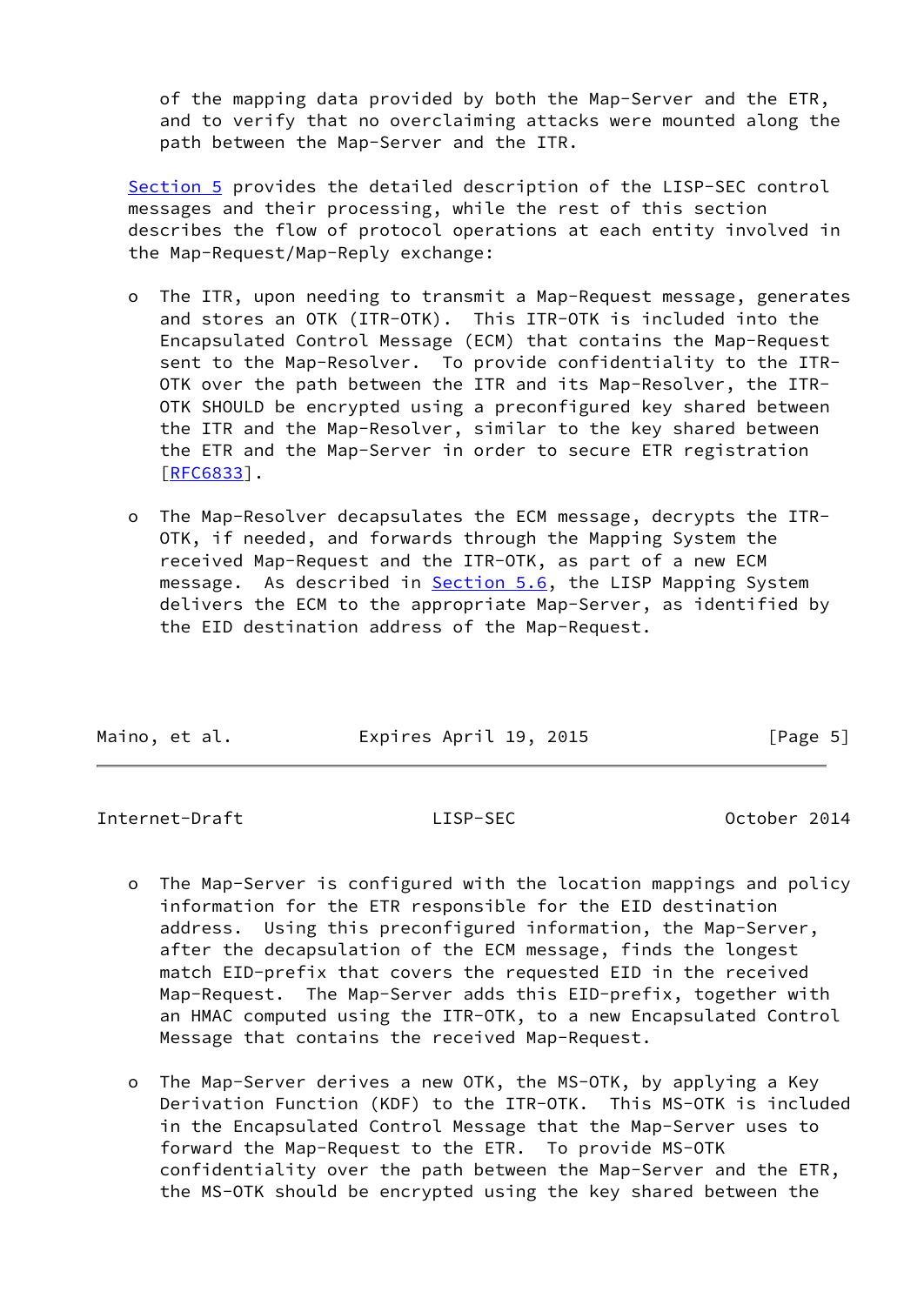ETR and the Map-Server in order to secure ETR registration [[RFC6833\]](https://datatracker.ietf.org/doc/pdf/rfc6833).

- o If the Map-Server is acting in proxy mode, as specified in [[RFC6830\]](https://datatracker.ietf.org/doc/pdf/rfc6830), the ETR is not involved in the generation of the Map- Reply. In this case the Map-Server generates the Map-Reply on behalf of the ETR as described below.
- o The ETR, upon receiving the ECM encapsulated Map-Request from the Map-Server, decrypts the MS-OTK, if needed, and originates a standard Map-Reply that contains the EID-to-RLOC mapping information as specified in [\[RFC6830](https://datatracker.ietf.org/doc/pdf/rfc6830)].
- o The ETR computes an HMAC over this standard Map-Reply, keyed with MS-OTK to protect the integrity of the whole Map-Reply. The ETR also copies the EID-prefix authorization data that the Map-Server included in the ECM encapsulated Map-Request into the Map-Reply message. The ETR then sends this complete Map-Reply message to the requesting ITR.
- o The ITR, upon receiving the Map-Reply, uses the locally stored ITR-OTK to verify the integrity of the EID-prefix authorization data included in the Map-Reply by the Map-Server. The ITR computes the MS-OTK by applying the same KDF used by the Map- Server, and verifies the integrity of the Map-Reply. If the integrity checks fail, the Map-Reply MUST be discarded. Also, if the EID-prefixes claimed by the ETR in the Map-Reply are not equal or more specific than the EID-prefix authorization data inserted by the Map-Server, the ITR MUST discard the Map-Reply.

| Maino, et al. | Expires April 19, 2015 | [Page 6] |
|---------------|------------------------|----------|
|               |                        |          |

<span id="page-6-1"></span>Internet-Draft LISP-SEC October 2014

# <span id="page-6-0"></span>[5](#page-6-0). LISP-SEC Control Messages Details

 LISP-SEC metadata associated with a Map-Request is transported within the Encapsulated Control Message that contains the Map-Request.

 LISP-SEC metadata associated with the Map-Reply is transported within the Map-Reply itself.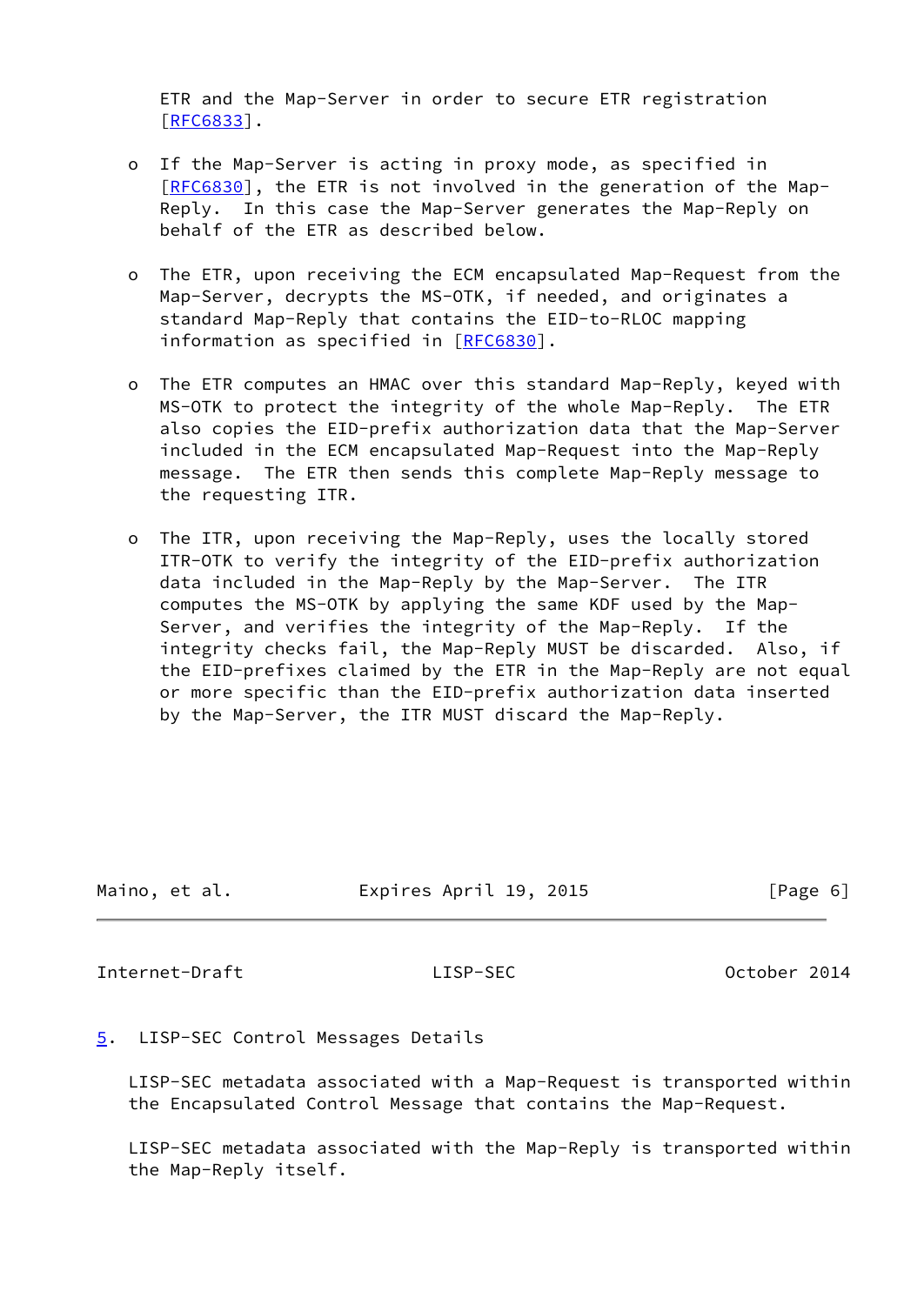# <span id="page-7-0"></span>[5.1](#page-7-0). Encapsulated Control Message LISP-SEC Extensions

 LISP-SEC uses the ECM (Encapsulated Control Message) defined in [\[RFC6830](https://datatracker.ietf.org/doc/pdf/rfc6830)] with Type set to 8, and S bit set to 1 to indicate that the LISP header includes Authentication Data (AD). The format of the LISP-SEC ECM Authentication Data is defined in the following figure. OTK-AD stands for One-Time Key Authentication Data and EID-AD stands for EID Authentication Data.

0 1 2 3 0 1 2 3 4 5 6 7 8 9 0 1 2 3 4 5 6 7 8 9 0 1 2 3 4 5 6 7 8 9 0 1 +-+-+-+-+-+-+-+-+-+-+-+-+-+-+-+-+-+-+-+-+-+-+-+-+-+-+-+-+-+-+-+-+ AD Type |V| Reserved | Requested HMAC ID +-+-+-+-+-+-+-+-+-+-+-+-+-+-+-+-+-+-+-+-+-+-+-+-+-+-+-+-+-+-+-+-+\ OTK Length | OTK Encryption ID | | +-+-+-+-+-+-+-+-+-+-+-+-+-+-+-+-+-+-+-+-+-+-+-+-+-+-+-+-+-+-+-+-+ | One-Time-Key Preamble ... +-+-+-+-+-+-+-+-+-+-+-+-+-+-+-+-+-+-+-+-+-+-+-+-+-+-+-+-+-+-+-+-+ OTK-AD | ... One-Time-Key Preamble | | +-+-+-+-+-+-+-+-+-+-+-+-+-+-+-+-+-+-+-+-+-+-+-+-+-+-+-+-+-+-+-+-+ | One-Time Key (128 bits)  $\sim$ / +-+-+-+-+-+-+-+-+-+-+-+-+-+-+-+-+-+-+-+-+-+-+-+-+-+-+-+-+-+-+-+-+ <---+ EID-AD Length | KDF ID +-+-+-+-+-+-+-+-+-+-+-+-+-+-+-+-+-+-+-+-+-+-+-+-+-+-+-+-+-+-+-+-+ | | Record Count | Reserved | EID HMAC ID | EID-AD +-+-+-+-+-+-+-+-+-+-+-+-+-+-+-+-+-+-+-+-+-+-+-+-+-+-+-+-+-+-+-+-+\ | Reserved | EID mask-len | EID-AFI | | +-+-+-+-+-+-+-+-+-+-+-+-+-+-+-+-+-+-+-+-+-+-+-+-+-+-+-+-+-+-+-+-+ Rec |  $EID-prefix$  ...  $\sim$  | +-+-+-+-+-+-+-+-+-+-+-+-+-+-+-+-+-+-+-+-+-+-+-+-+-+-+-+-+-+-+-+-+/ |  $\sim$   $\sim$   $\sim$   $\sim$   $\sim$   $\sim$   $\sim$ +-+-+-+-+-+-+-+-+-+-+-+-+-+-+-+-+-+-+-+-+-+-+-+-+-+-+-+-+-+-+-+-+ <---+

LISP-SEC ECM Authentication Data

AD Type: 1 (LISP-SEC Authentication Data)

 V: Key Version bit. This bit is toggled when the sender switches to a new OTK wrapping key

Maino, et al. **Expires April 19, 2015** [Page 7]

Internet-Draft LISP-SEC October 2014

Reserved: Set to 0 on transmission and ignored on receipt.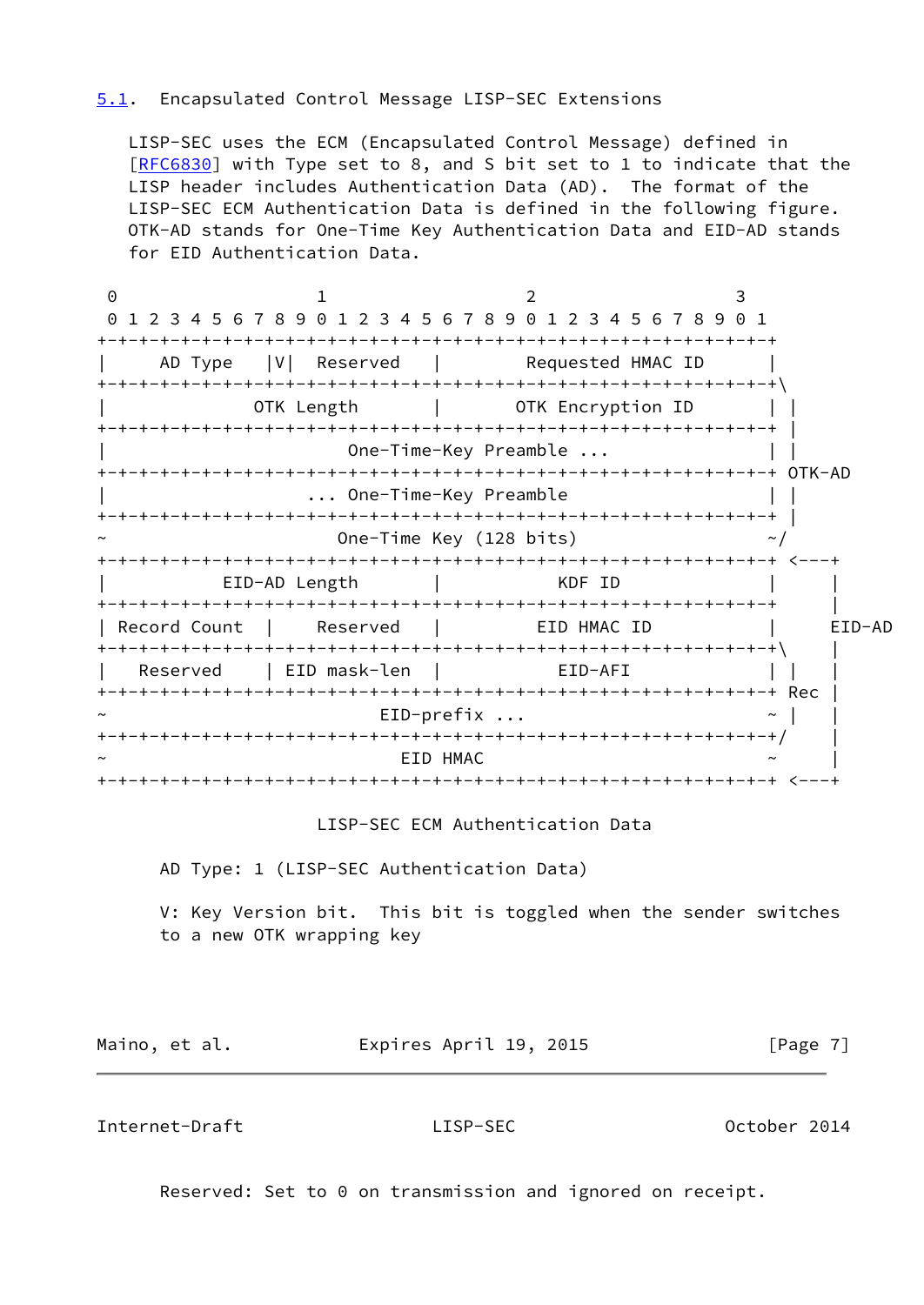Requested HMAC ID: The HMAC algorithm requested by the ITR. See [Section 5.4](#page-11-0) for details.

 OTK Length: The length (in bytes) of the OTK Authentication Data (OTK-AD), that contains the OTK Preamble and the OTK.

 OTK Encryption ID: The identifier of the key wrapping algorithm used to encrypt the One-Time-Key. When a 128-bit OTK is sent unencrypted by the Map-Resolver, the OTK Encryption ID is set to NULL\_KEY\_WRAP\_128. See [Section 5.5](#page-14-1) for more details.

 One-Time-Key Preamble: set to 0 if the OTK is not encrypted. When the OTK is encrypted, this field may carry additional metadata resulting from the key wrapping operation. When a 128-bit OTK is sent unencrypted by Map-Resolver, the OTK Preamble is set to 0x0000000000000000 (64 bits). See **Section 5.5** for details.

 One-Time-Key: the OTK encrypted (or not) as specified by OTK Encryption ID. See [Section 5.5](#page-14-1) for details.

 EID-AD Length: length (in bytes) of the EID Authentication Data (EID-AD). The ITR MUST set EID-AD Length to 4 bytes, as it only fills the KDF ID field, and all the remaining fields part of the EID-AD are not present. An EID-AD MAY contain multiple EID records. Each EID-record is 4-byte long plus the length of the AFI-encoded EID-prefix.

 KDF ID: Identifier of the Key Derivation Function used to derive the MS-OTK. The ITR SHOULD use this field to indicate the recommended KDF algorithm, according to local policy. The Map- Server can overwrite the KDF ID if it does not support the KDF ID recommended by the ITR. See [Section 5.4](#page-11-0) for more details.

 Record Count: The number of records in this Map-Request message. A record is comprised of the portion of the packet that is labeled 'Rec' above and occurs the number of times equal to Record Count.

Reserved: Set to 0 on transmission and ignored on receipt.

 EID HMAC ID: Identifier of the HMAC algorithm used to protect the integrity of the EID-AD. This field is filled by Map-Server that computed the EID-prefix HMAC. See [Section 5.4](#page-11-0) for more details.

EID mask-len: Mask length for EID-prefix.

EID-AFI: Address family of EID-prefix according to [[RFC5226](https://datatracker.ietf.org/doc/pdf/rfc5226)]

Maino, et al. **Expires April 19, 2015** [Page 8]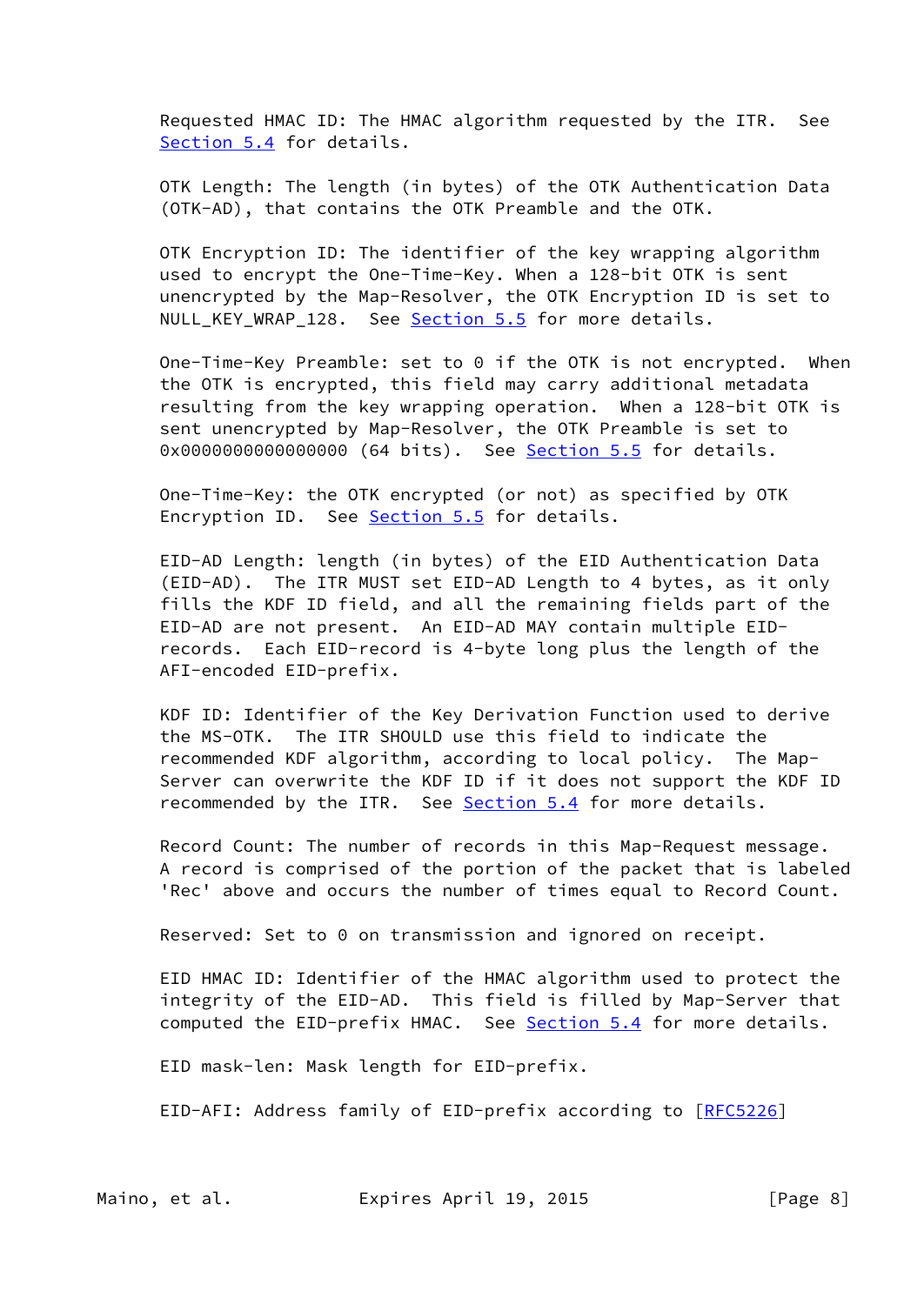### <span id="page-9-1"></span>Internet-Draft LISP-SEC October 2014

 EID-prefix: The Map-Server uses this field to specify the EID prefix that the destination ETR is authoritative for, and is the longest match for the requested EID.

 EID HMAC: HMAC of the EID-AD computed and inserted by Map-Server. Before computing the HMAC operation the EID HMAC field MUST be set to 0. The HMAC covers the entire EID-AD.

<span id="page-9-0"></span>[5.2](#page-9-0). Map-Reply LISP-SEC Extensions

LISP-SEC uses the Map-Reply defined in [\[RFC6830](https://datatracker.ietf.org/doc/pdf/rfc6830)], with Type set to 2, and S bit set to 1 to indicate that the Map-Reply message includes Authentication Data (AD). The format of the LISP-SEC Map-Reply Authentication Data is defined in the following figure. PKT-AD is the Packet Authentication Data that covers the Map-Reply payload.

| $\Theta$     |               | 0 1 2 3 4 5 6 7 8 9 0 1 2 3 4 5 6 7 8 9 0 1 2 3 4 5 6 7 8 9 0 1 |                |
|--------------|---------------|-----------------------------------------------------------------|----------------|
| AD Type      |               | Reserved                                                        |                |
|              | EID-AD Length | KDF ID                                                          |                |
| Record Count | Reserved      | EID HMAC ID                                                     | EID-AD         |
| Reserved     | EID mask-len  | EID-AFI                                                         |                |
|              |               | $EID-prefix$                                                    |                |
| $\tilde{}$   |               | EID HMAC                                                        |                |
|              | PKT-AD Length | <b>EXAMPLE THE PRIMARY OF PRIMARY SET</b>                       |                |
|              |               | PKT HMAC                                                        | $~\sim$ PKT-AD |
|              |               |                                                                 |                |

LISP-SEC Map-Reply Authentication Data

AD Type: 1 (LISP-SEC Authentication Data)

 EID-AD Length: length (in bytes) of the EID-AD. An EID-AD MAY contain multiple EID-records. Each EID-record is 4-byte long plus the length of the AFI-encoded EID-prefix.

 KDF ID: Identifier of the Key Derivation Function used to derive MS-OTK. See [Section 5.7](#page-15-0) for more details.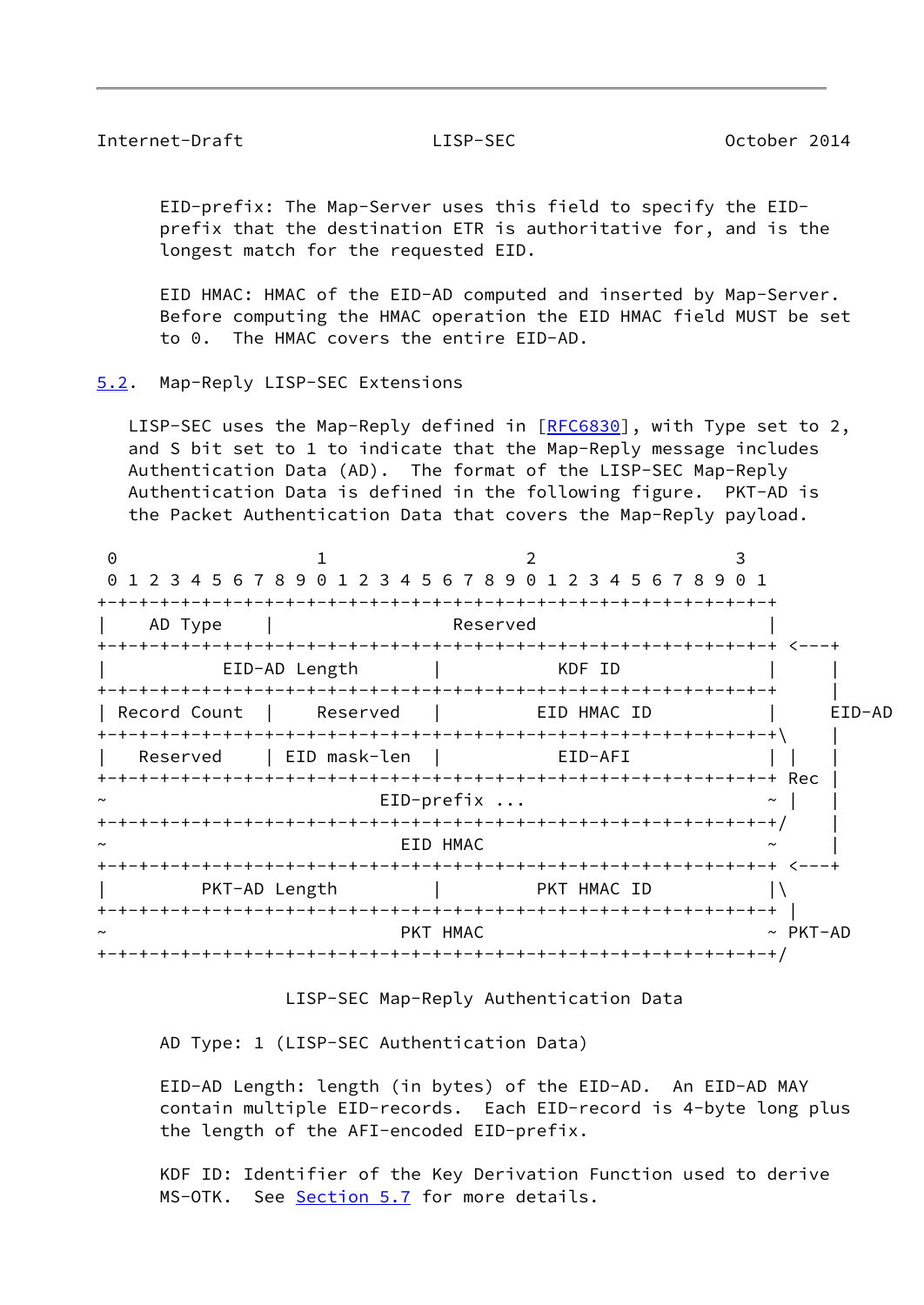<span id="page-10-1"></span>Internet-Draft LISP-SEC October 2014

 Record Count: The number of records in this Map-Reply message. A record is comprised of the portion of the packet that is labeled 'Rec' above and occurs the number of times equal to Record Count.

Reserved: Set to 0 on transmission and ignored on receipt.

 EID HMAC ID: Identifier of the HMAC algorithm used to protect the integrity of the EID-AD. See [Section 5.7](#page-15-0) for more details.

EID mask-len: Mask length for EID-prefix.

EID-AFI: Address family of EID-prefix according to [[RFC5226](https://datatracker.ietf.org/doc/pdf/rfc5226)].

 EID-prefix: This field contains an EID-prefix that the destination ETR is authoritative for, and is the longest match for the requested EID.

 EID HMAC: HMAC of the EID-AD, as computed by the Map-Server. Before computing the HMAC operation the EID HMAC field MUST be set to 0. The HMAC covers the entire EID-AD.

 PKT-AD Length: length (in bytes) of the Packet Authentication Data (PKT-AD).

PKT HMAC ID: Identifier of the HMAC algorithm used to protect the integrity of the Map-reply Location Data.

 PKT HMAC: HMAC of the whole Map-Reply packet, including the LISP- SEC Authentication Data. The scope of the authentication goes from the Map-Reply Type field to the PKT HMAC field included. Before computing the HMAC operation the PKT HMAC field MUST be set to 0. See [Section 5.8](#page-16-1) for more details.

<span id="page-10-0"></span>[5.3](#page-10-0). Map-Register LISP-SEC Extentions

 The second bit after the Type field in a Map-Register message is allocated as the S bit. The S bit indicates to the Map-Server that the registering ETR is LISP-SEC enabled. An ETR that supports LISP- SEC MUST set the S bit in its Map-Register messages.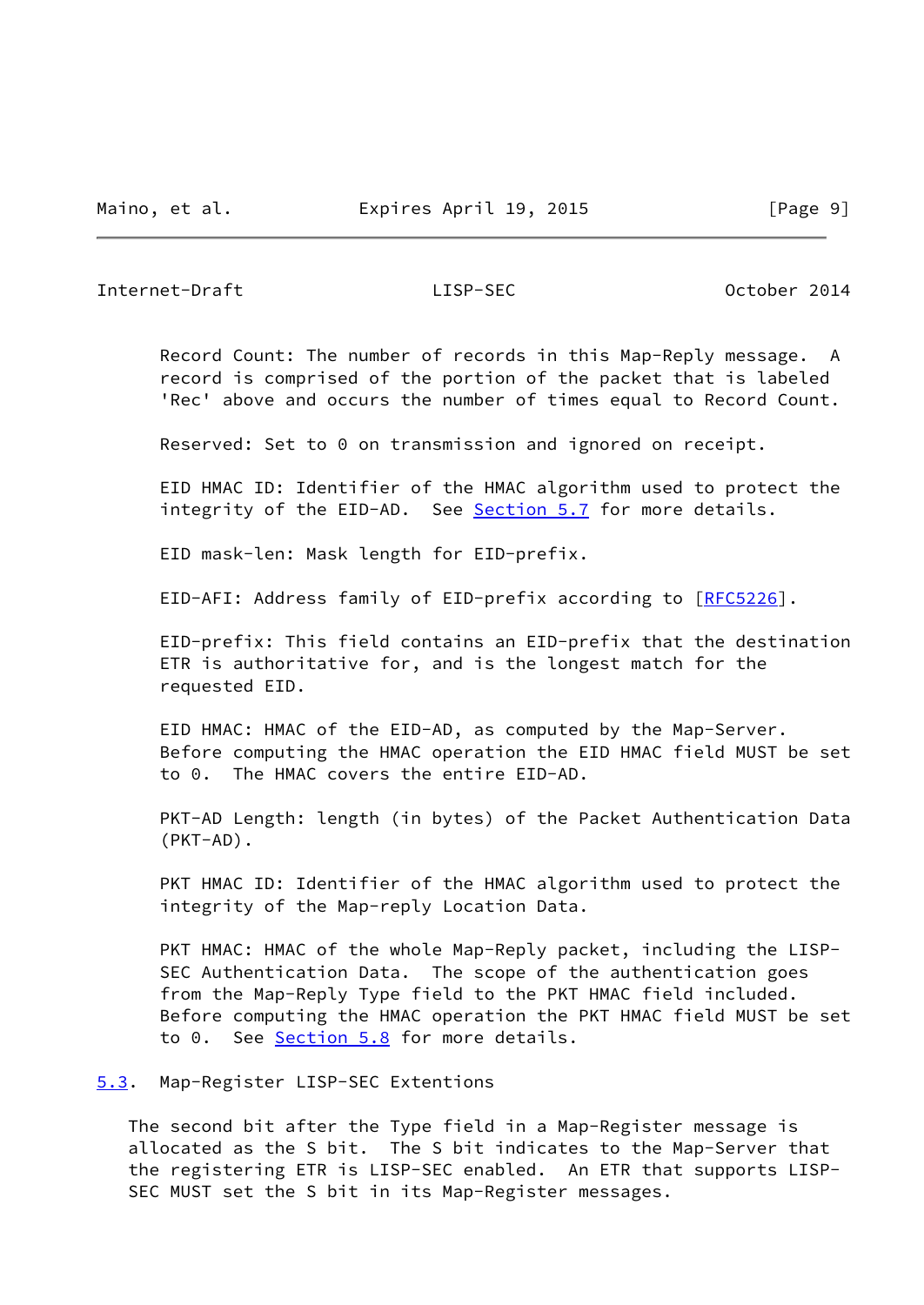### <span id="page-11-0"></span>[5.4](#page-11-0). ITR Processing

 Upon creating a Map-Request, the ITR generates a random ITR-OTK that is stored locally, together with the nonce generated as specified in [\[RFC6830](https://datatracker.ietf.org/doc/pdf/rfc6830)].

 The Map-Request MUST be encapsulated in an ECM, with the S-bit set to 1, to indicate the presence of Authentication Data. If the ITR and

| Maino, et al. | Expires April 19, 2015 | [Page 10] |
|---------------|------------------------|-----------|
|               |                        |           |

Internet-Draft LISP-SEC October 2014

 the Map-Resolver are configured with a shared key, the ITR-OTK confidentiality SHOULD be protected by wrapping the ITR-OTK with the algorithm specified by the OTK Encryption ID field. See [Section 5.5](#page-14-1) for further details on OTK encryption.

 The Requested HMAC ID field contains the suggested HMAC algorithm to be used by the Map-Server and the ETR to protect the integrity of the ECM Authentication data and of the Map-Reply.

 The KDF ID field, specifies the suggested key derivation function to be used by the Map-Server to derive the MS-OTK.

 The EID-AD length is set to 4 bytes, since the Authentication Data does not contain EID-prefix Authentication Data, and the EID-AD contains only the KDF ID field.

 In response to an encapsulated Map-Request that has the S-bit set, an ITR MUST receive a Map-Reply with the S-bit set, that includes an EID-AD and a PKT-AD. If the Map-Reply does not include both ADs, the ITR MUST discard it. In response to an encapsulated Map-Request with S-bit set to 0, the ITR expects a Map-Reply with S-bit set to 0, and the ITR SHOULD discard the Map-Reply if the S-bit is set.

 Upon receiving a Map-Reply, the ITR must verify the integrity of both the EID-AD and the PKT-AD, and MUST discard the Map-Reply if one of the integrity checks fails.

 The integrity of the EID-AD is verified using the locally stored ITR- OTK to re-compute the HMAC of the EID-AD using the algorithm specified in the EID HMAC ID field. If the EID HMAC ID field does not match the Requested HMAC ID the ITR SHOULD discard the Map-Reply and send, at the first opportunity it needs to, a new Map-Request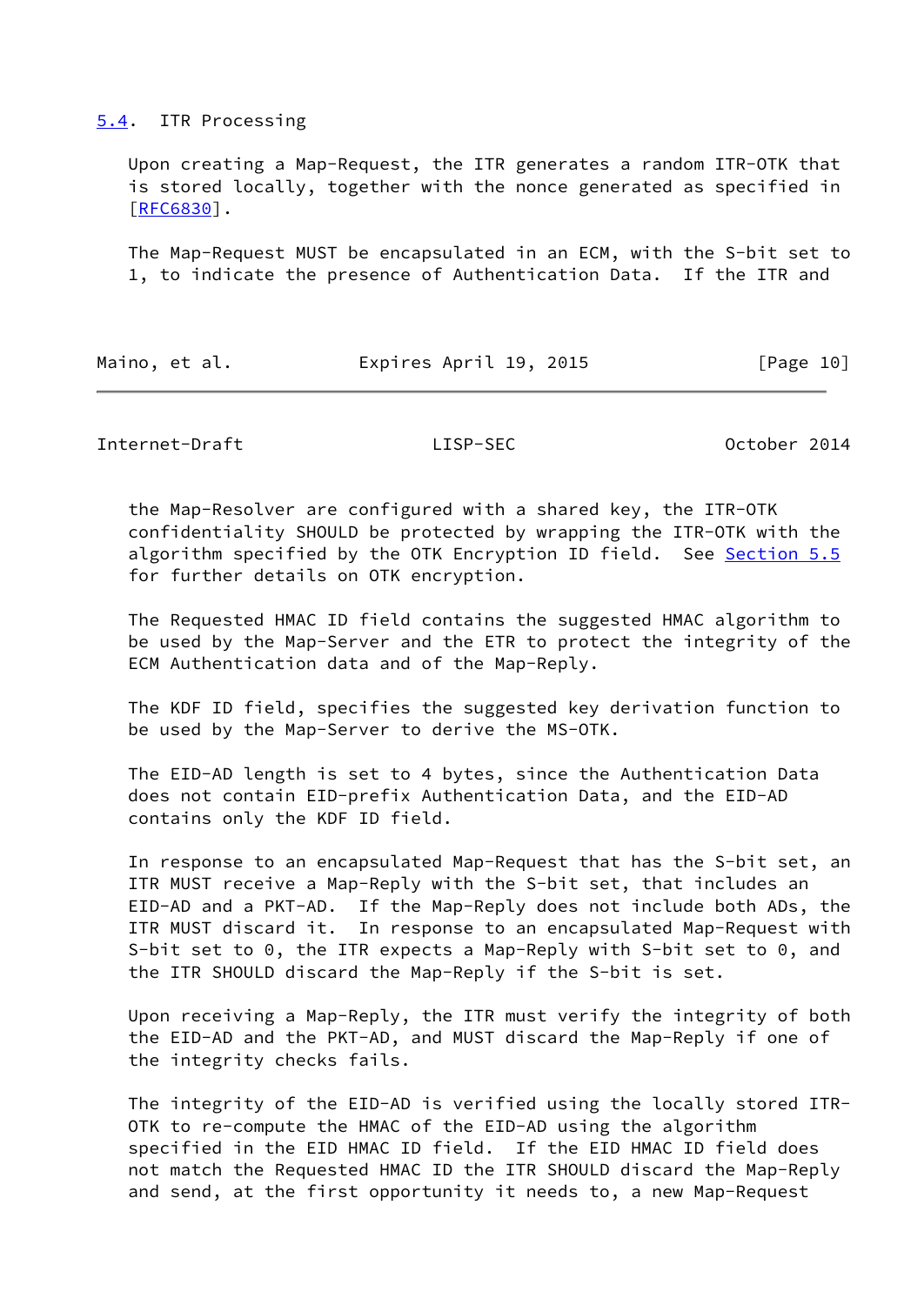with a different Requested HMAC ID field, according to ITR's local policy. The ITR MUST set the EID HMAC ID field to 0 before computing the HMAC.

 To verify the integrity of the PKT-AD, first the MS-OTK is derived from the locally stored ITR-OTK using the algorithm specified in the KDF ID field. This is because the PKT-AD is generated by the ETR using the MS-OTK. If the KDF ID in the Map-Reply does not match the KDF ID requested in the Map-Request, the ITR SHOULD discard the Map- Reply and send, at the first opportunity it needs to, a new Map- Request with a different KDF ID, according to ITR's local policy. The derived MS-OTK is then used to re-compute the HMAC of the PKT-AD using the Algorithm specified in the PKT HMAC ID field. If the PKT HMAC ID field does not match the Requested HMAC ID the ITR SHOULD discard the Map-Reply and send, at the first opportunity it needs to,

Maino, et al. **Expires April 19, 2015** [Page 11]

<span id="page-12-1"></span>Internet-Draft LISP-SEC October 2014

 a new Map-Request with a different Requested HMAC ID according to ITR's local policy.

 Each individual Map-Reply EID-record is considered valid only if: (1) both EID-AD and PKT-AD are valid, and (2) the intersection of the EID-prefix in the Map-Reply EID-record with one of the EID-prefixes contained in the EID-AD is not empty. After identifying the Map- Reply record as valid, the ITR sets the EID-prefix in the Map-Reply record to the value of the intersection set computed before, and adds the Map-Reply EID-record to its EID-to-RLOC cache, as described in [\[RFC6830](https://datatracker.ietf.org/doc/pdf/rfc6830)]. An example of Map-Reply record validation is provided in [Section 5.4.1](#page-12-0).

 The ITR SHOULD send SMR triggered Map-Requests over the mapping system in order to receive a secure Map-Reply. If an ITR accepts piggybacked Map-Replies, it SHOULD also send a Map-Request over the mapping system in order to securely verify the piggybacked Map-Reply.

# <span id="page-12-0"></span>[5.4.1](#page-12-0). Map-Reply Record Validation

 The payload of a Map-Reply may contain multiple EID-records. The whole Map-Reply is signed by the ETR, with the PKT HMAC, to provide integrity protection and origin authentication to the EID-prefix records claimed by the ETR. The Authentication Data field of a Map- Reply may contain multiple EID-records in the EID-AD. The EID-AD is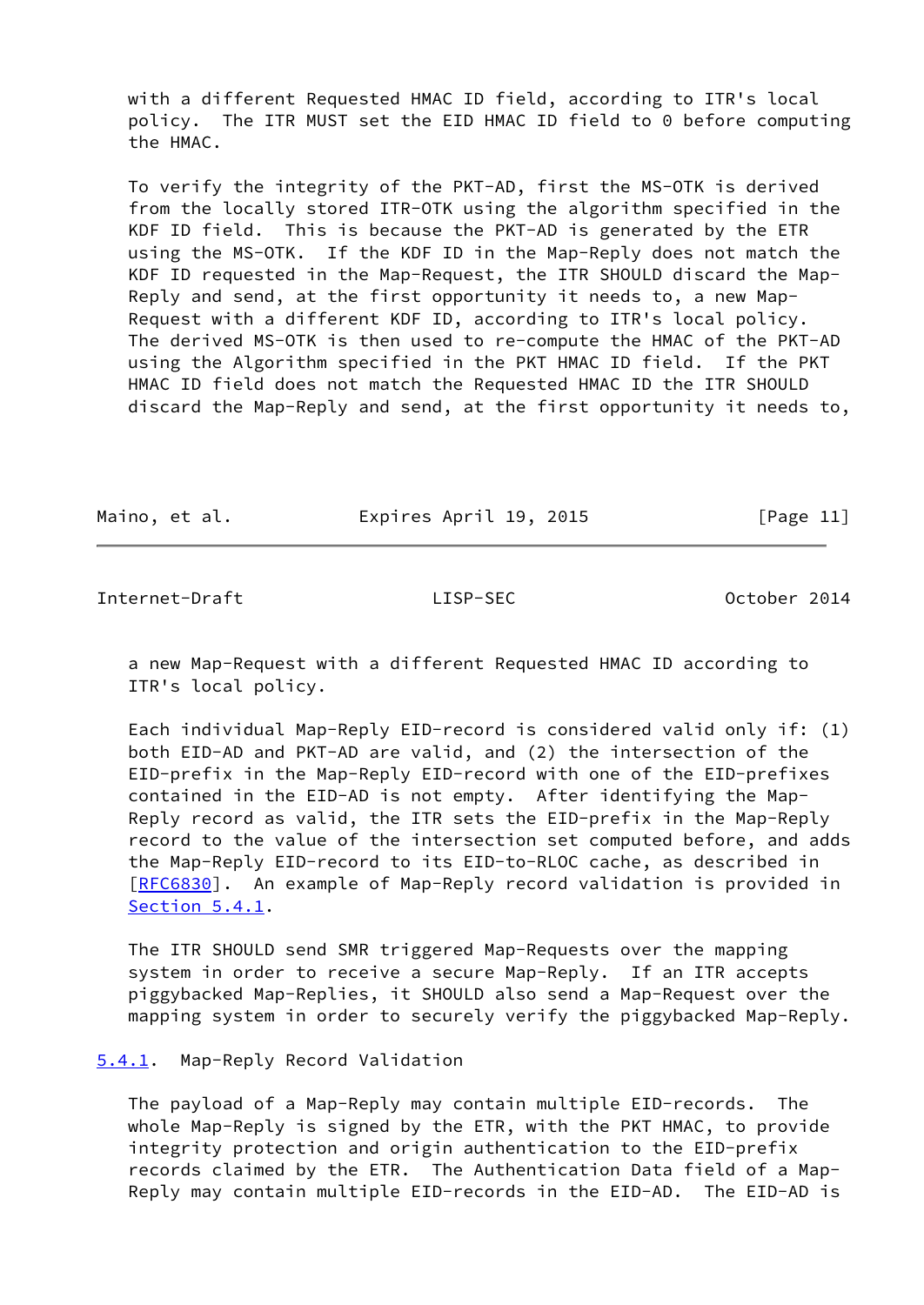signed by the Map-Server, with the EID HMAC, to provide integrity protection and origin authentication to the EID-prefix records inserted by the Map-Server.

 Upon receiving a Map-Reply with the S-bit set, the ITR first checks the validity of both the EID HMAC and of the PKT-AD HMAC. If either one of the HMACs is not valid, a log message is issued and the Map- Reply is not processed any further. If both HMACs are valid, the ITR proceeds with validating each individual EID-record claimed by the ETR by computing the intersection of each one of the EID-prefix contained in the payload of the Map-Reply with each one of the EID prefixes contained in the EID-AD. An EID-record is valid only if at least one of the intersections is not the empty set.

 For instance, the Map-Reply payload contains 3 mapping record EID prefixes:

 1.1.1.0/24 1.1.2.0/24

1.2.0.0/16

| Maino, et al. | Expires April 19, 2015 | [Page 12] |
|---------------|------------------------|-----------|
|               |                        |           |

<span id="page-13-0"></span>Internet-Draft LISP-SEC October 2014

The EID-AD contains two EID-prefixes:

1.1.2.0/24

1.2.3.0/24

 The EID-record with EID-prefix 1.1.1.0/24 is not processed since it is not included in any of the EID-ADs signed by the Map-Server. A log message is issued.

 The EID-record with EID-prefix 1.1.2.0/24 is stored in the map-cache because it matches the second EID-prefix contained in the EID-AD.

 The EID-record with EID-prefix 1.2.0.0/16 is not processed since it is not included in any of the EID-ADs signed by the Map-Server. A log message is issued. In this last example the ETR is trying to over claim the EID-prefix 1.2.0.0/16, but the Map-Server authorized only 1.2.3.0/24, hence the EID-record is discarded.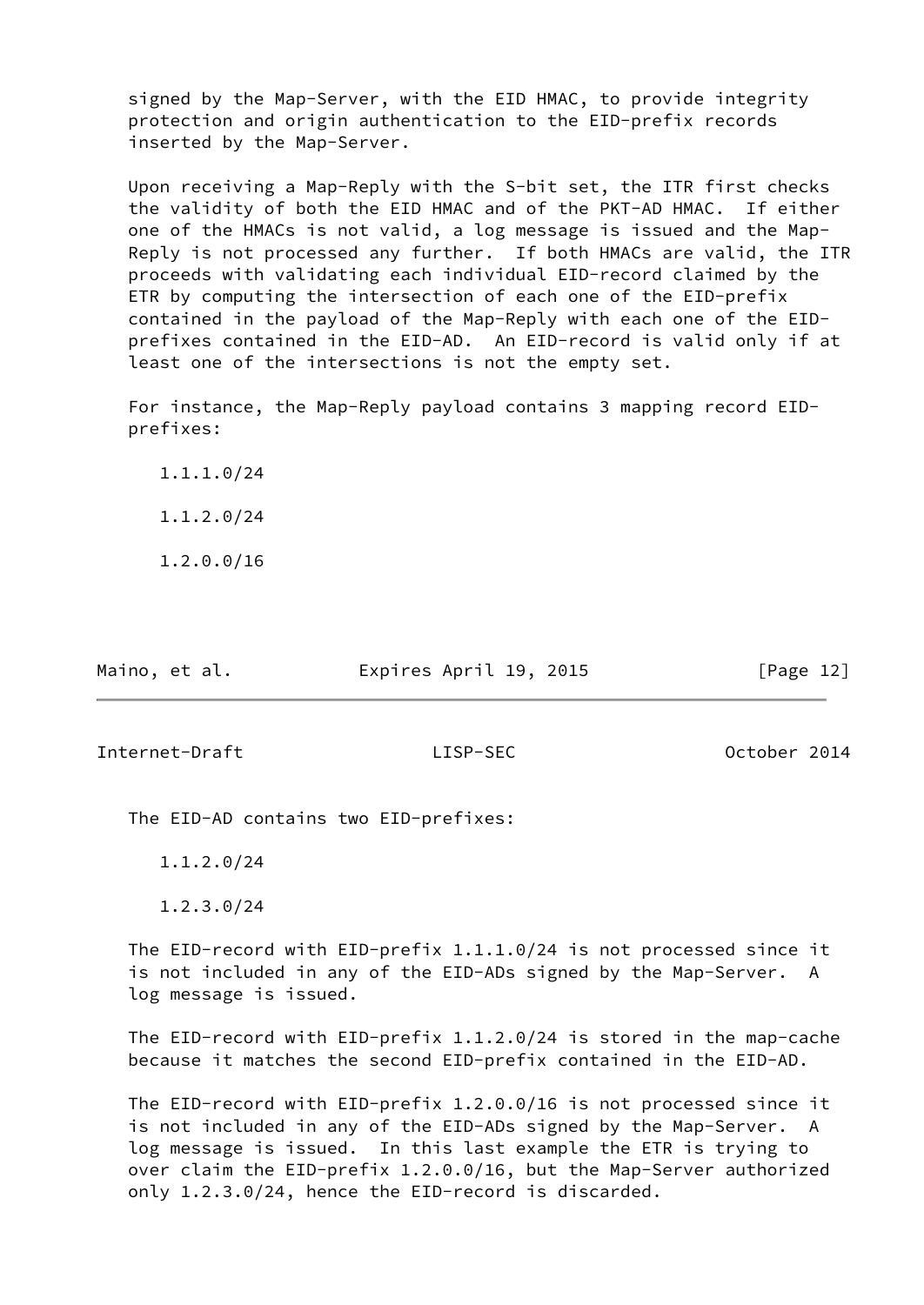# <span id="page-14-0"></span>[5.4.2](#page-14-0). PITR Processing

 The processing performed by a PITR is equivalent to the processing of an ITR. However, if the PITR is directly connected to the ALT, the PITR performs the functions of both the ITR and the Map-Resolver forwarding the Map-Request encapsulated in an ECM header that includes the Authentication Data fields as described in [Section 5.6](#page-14-2).

## <span id="page-14-1"></span>[5.5](#page-14-1). Encrypting and Decrypting an OTK

 MS-OTK confidentiality is required in the path between the Map-Server and the ETR, the MS-OTK SHOULD be encrypted using the preconfigured key shared between the Map-Server and the ETR for the purpose of securing ETR registration [[RFC6833](https://datatracker.ietf.org/doc/pdf/rfc6833)]. Similarly, if ITR-OTK confidentiality is required in the path between the ITR and the Map- Resolver, the ITR-OTK SHOULD be encrypted with a key shared between the ITR and the Map-Resolver.

 The OTK is encrypted using the algorithm specified in the OTK Encryption ID field. When the AES Key Wrap algorithm is used to encrypt a 128-bit OTK, according to [\[RFC3339](https://datatracker.ietf.org/doc/pdf/rfc3339)], the AES Key Wrap Initialization Value MUST be set to 0xA6A6A6A6A6A6A6A6 (64 bits). The output of the AES Key Wrap operation is 192-bit long. The most significant 64-bit are copied in the One-Time Key Preamble field, while the 128 less significant bits are copied in the One-Time Key field of the LISP-SEC Authentication Data.

 When decrypting an encrypted OTK the receiver MUST verify that the Initialization Value resulting from the AES Key Wrap decryption

| Maino, et al. | Expires April 19, 2015 | [Page 13] |
|---------------|------------------------|-----------|
|               |                        |           |

<span id="page-14-3"></span>Internet-Draft LISP-SEC October 2014

 operation is equal to 0xA6A6A6A6A6A6A6A6. If this verification fails the receiver MUST discard the entire message.

 When a 128-bit OTK is sent unencrypted the OTK Encryption ID is set to NULL\_KEY\_WRAP\_128, and the OTK Preamble is set to 0x00000000000000000 (64 bits).

<span id="page-14-2"></span>[5.6](#page-14-2). Map-Resolver Processing

 Upon receiving an encapsulated Map-Request with the S-bit set, the Map-Resolver decapsulates the ECM message. The ITR-OTK, if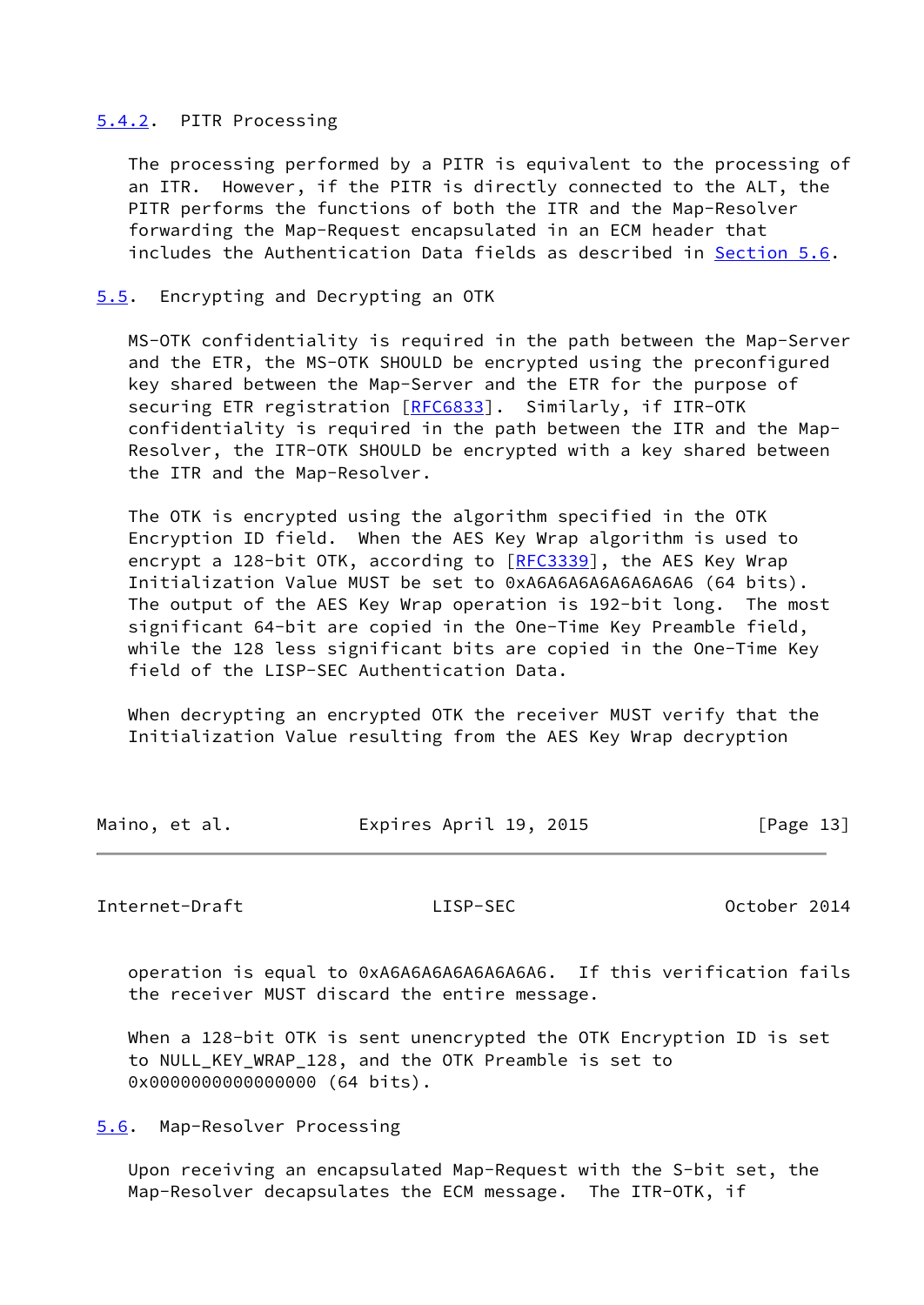encrypted, is decrypted as specified in **Section 5.5**.

 The Map-Resolver, as specified in [[RFC6833](https://datatracker.ietf.org/doc/pdf/rfc6833)], originates a new ECM header with the S-bit set, that contains the unencrypted ITR-OTK, as specified in [Section 5.5](#page-14-1), and the other data derived from the ECM Authentication Data of the received encapsulated Map-Request.

 The Map-Resolver then forwards the received Map-Request, encapsulated in the new ECM header that includes the newly computed Authentication Data fields.

### <span id="page-15-0"></span>[5.7](#page-15-0). Map-Server Processing

 Upon receiving an ECM encapsulated Map-Request with the S-bit set, the Map-Server process the Map-Request according to the value of the S-bit contained in the Map-Register sent by the ETR during registration.

 If the S-bit contained in the Map-Register was clear the Map-Server decapsulates the ECM and generates a new ECM encapsulated Map-Request that does not contain an ECM Authentication Data, as specified in [\[RFC6830](https://datatracker.ietf.org/doc/pdf/rfc6830)]. The Map-Server does not perform any further LISP-SEC processing.

 If the S-bit contained in the Map-Register was set the Map-Server decapsulates the ECM and generates a new ECM Authentication Data. The Authentication Data includes the OTK-AD and the EID-AD, that contains EID-prefix authorization information, that are ultimately sent to the requesting ITR.

 The Map-Server updates the OTK-AD by deriving a new OTK (MS-OTK) from the ITR-OTK received with the Map-Request. MS-OTK is derived applying the key derivation function specified in the KDF ID field. If the algorithm specified in the KDF ID field is not supported, the Map-Server uses a different algorithm to derive the key and updates the KDF ID field accordingly.

| Maino, | et al. |  |
|--------|--------|--|
|--------|--------|--|

Expires April 19, 2015 [Page 14]

<span id="page-15-1"></span>Internet-Draft LISP-SEC October 2014

 The Map-Server and the ETR MUST be configured with a shared key for mapping registration according to [[RFC6833](https://datatracker.ietf.org/doc/pdf/rfc6833)]. If MS-OTK confidentiality is required, then the MS-OTK SHOULD be encrypted, by wrapping the MS-OTK with the algorithm specified by the OTK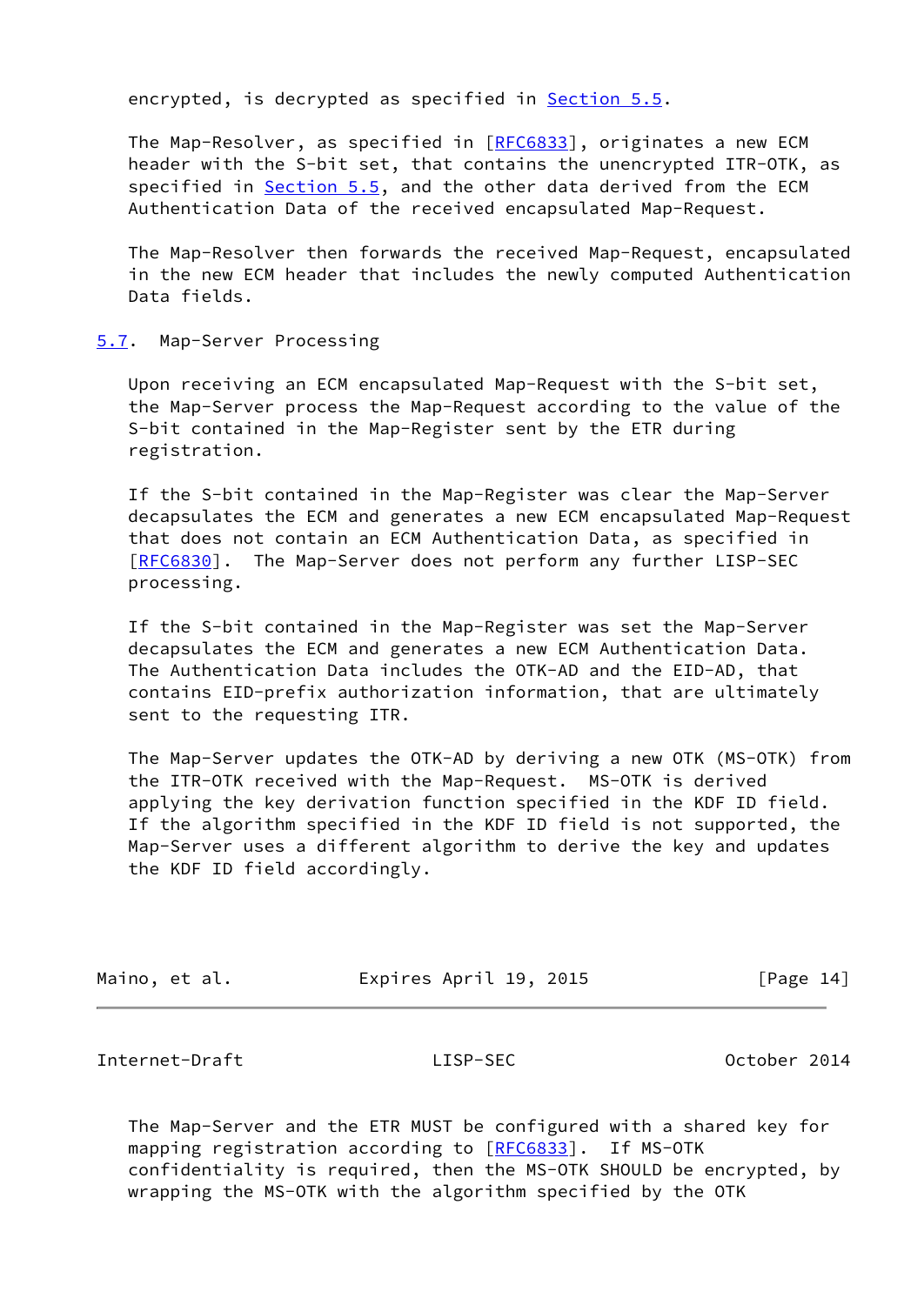Encryption ID field as specified in [Section 5.5.](#page-14-1)

 The Map-Server includes in the EID-AD the longest match registered EID-prefix for the destination EID, and an HMAC of this EID-prefix. The HMAC is keyed with the ITR-OTK contained in the received ECM Authentication Data, and the HMAC algorithm is chosen according to the Requested HMAC ID field. If The Map-Server does not support this algorithm, the Map-Server uses a different algorithm and specifies it in the EID HMAC ID field. The scope of the HMAC operation covers the entire EID-AD, from the EID-AD Length field to the EID HMAC field, which must be set to 0 before the computation.

 The Map-Server then forwards the updated ECM encapsulated Map- Request, that contains the OTK-AD, the EID-AD, and the received Map- Request to an authoritative ETR as specified in [\[RFC6830](https://datatracker.ietf.org/doc/pdf/rfc6830)].

<span id="page-16-0"></span>[5.7.1](#page-16-0). Map-Server Processing in Proxy mode

 If the Map-Server is in proxy mode, it generates a Map-Reply, as specified in [\[RFC6830](https://datatracker.ietf.org/doc/pdf/rfc6830)], with the S-bit set to 1. The Map-Reply includes the Authentication Data that contains the EID-AD, computed as specified in [Section 5.7](#page-15-0), as well as the PKT-AD computed as specified in **Section 5.8.** 

<span id="page-16-1"></span>[5.8](#page-16-1). ETR Processing

 Upon receiving an ECM encapsulated Map-Request with the S-bit set, the ETR decapsulates the ECM message. The OTK field, if encrypted, is decrypted as specified in **Section 5.5** to obtain the unencrypted MS-OTK.

The ETR then generates a Map-Reply as specified in [[RFC6830\]](https://datatracker.ietf.org/doc/pdf/rfc6830) and includes the Authentication Data that contains the EID-AD, as received in the encapsulated Map-Request, as well as the PKT-AD.

 The EID-AD is copied from the Authentication Data of the received encapsulated Map-Request.

 The PKT-AD contains the HMAC of the whole Map-Reply packet, keyed with the MS-OTK and computed using the HMAC algorithm specified in the Requested HMAC ID field of the received encapsulated Map-Request. If the ETR does not support the Requested HMAC ID, it uses a different algorithm and updates the PKT HMAC ID field accordingly. The scope of the HMAC operation covers the entire PKT-AD, from the

| Maino, et al. | Expires April 19, 2015 | [Page 15] |
|---------------|------------------------|-----------|
|---------------|------------------------|-----------|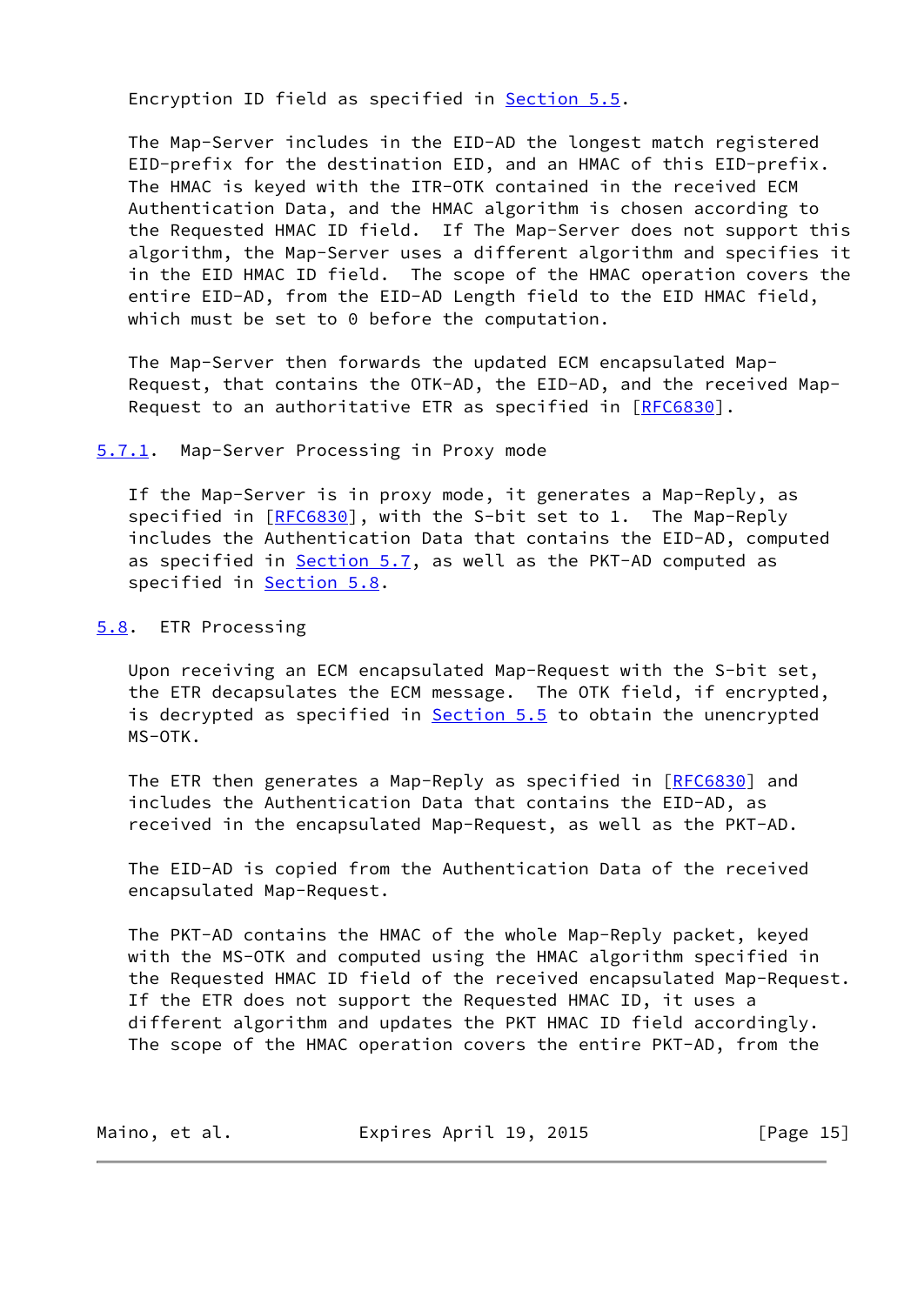<span id="page-17-1"></span> Map-Reply Type field to the PKT HMAC field, which must be set to 0 before the computation.

 Finally the ETR sends the Map-Reply to the requesting ITR as specified in [\[RFC6830](https://datatracker.ietf.org/doc/pdf/rfc6830)].

<span id="page-17-0"></span>[6](#page-17-0). Security Considerations

<span id="page-17-2"></span>[6.1](#page-17-2). Mapping System Security

The LISP-SEC threat model described in **Section 3**, assumes that the LISP Mapping System is working properly and eventually delivers Map- Request messages to a Map-Server that is authoritative for the requested EID.

 Map-Register security, including the right for a LISP entity to register an EID-prefix or to claim presence at an RLOC, is out of the scope of LISP-SEC.

<span id="page-17-3"></span>[6.2](#page-17-3). Random Number Generation

 The ITR-OTK MUST be generated by a properly seeded pseudo-random (or strong random) source. See [\[RFC4086](https://datatracker.ietf.org/doc/pdf/rfc4086)] for advice on generating security-sensitive random data

<span id="page-17-4"></span>[6.3](#page-17-4). Map-Server and ETR Colocation

 If the Map-Server and the ETR are colocated, LISP-SEC does not provide protection from overclaiming attacks mounted by the ETR. However, in this particular case, since the ETR is within the trust boundaries of the Map-Server, ETR's overclaiming attacks are not included in the threat model.

<span id="page-17-5"></span>[7](#page-17-5). IANA Considerations

<span id="page-17-6"></span>[7.1](#page-17-6). HMAC functions

 The following HMAC ID values are defined by this memo for use as Requested HMAC ID, EID HMAC ID, and PKT HMAC ID in the LISP-SEC Authentication Data: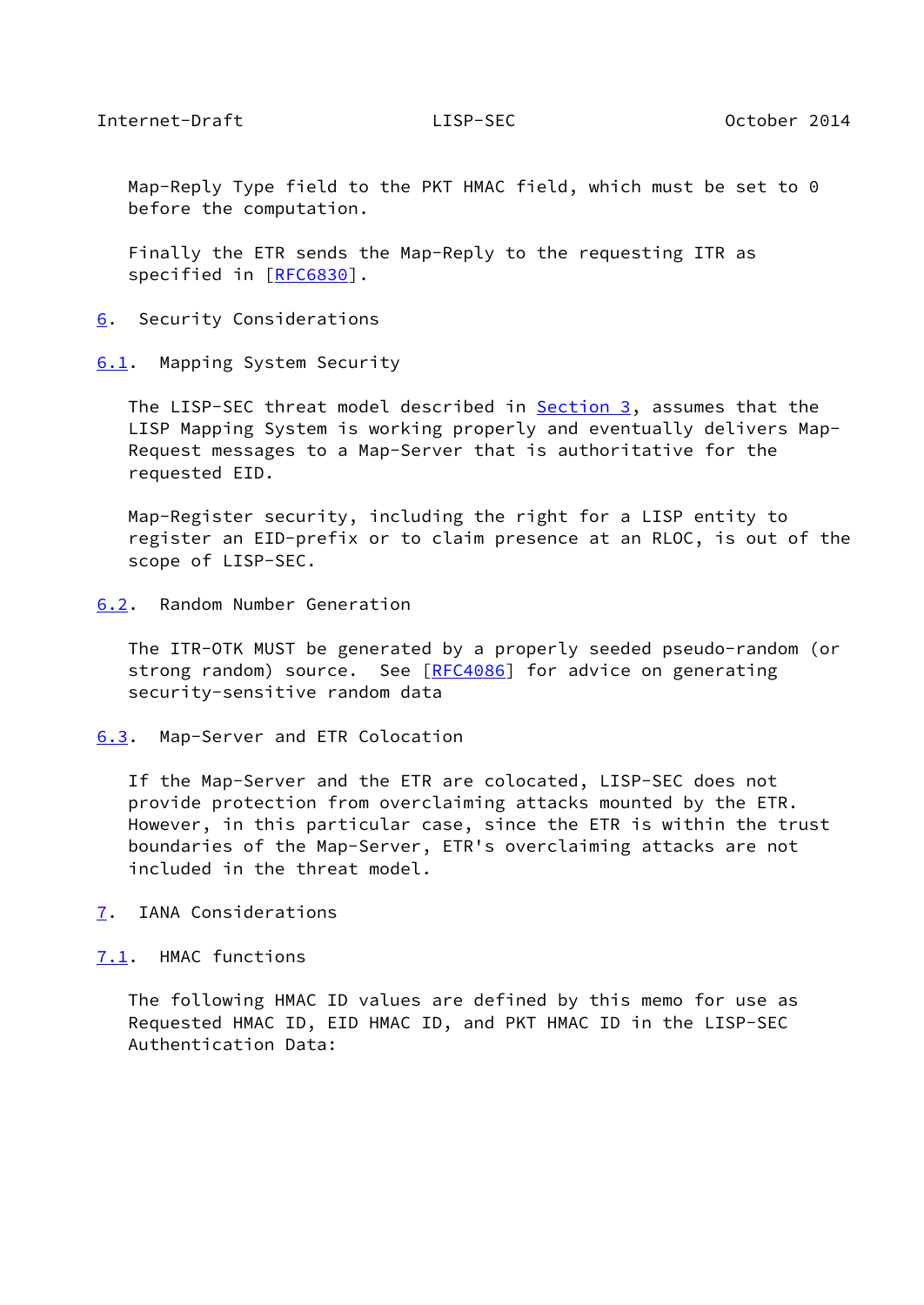<span id="page-18-1"></span>Internet-Draft LISP-SEC October 2014

| Name                  | Number    | Defined In |
|-----------------------|-----------|------------|
| <b>NONE</b>           | $(\cdot)$ |            |
| AUTH-HMAC-SHA-1-96    |           | [REC2104]  |
| AUTH-HMAC-SHA-256-128 |           | [RFC4634]  |

values 2-65535 are reserved to IANA.

HMAC Functions

 AUTH-HMAC-SHA-1-96 MUST be supported, AUTH-HMAC-SHA-256-128 should be supported.

<span id="page-18-0"></span>[7.2](#page-18-0). Key Wrap Functions

 The following OTK Encryption ID values are defined by this memo for use as OTK key wrap algorithms ID in the LISP-SEC Authentication Data:

| Name              | Number | Defined In      |
|-------------------|--------|-----------------|
| NULL-KEY-WRAP-128 |        |                 |
| AES-KEY-WRAP-128  |        | <b>FRFC3394</b> |

values 0 and 3-65535 are reserved to IANA.

Key Wrap Functions

NULL-KEY-WRAP-128, and AES-KEY-WRAP-128 MUST be supported.

 NULL-KEY-WRAP-128 is used to carry an unencrypted 128-bit OTK, with a 64-bit preamble set to 0x0000000000000000 (64 bits).

<span id="page-18-2"></span>[7.3](#page-18-2). Key Derivation Functions

 The following KDF ID values are defined by this memo for use as KDF ID in the LISP-SEC Authentication Data:

| м.<br>                            | Number                                       | -<br>≏י<br>Je |
|-----------------------------------|----------------------------------------------|---------------|
| _ _ _ _ _ _<br>_ _ _ _ _ _<br>___ | -------------<br>------------<br>- - - - - - | __<br>___     |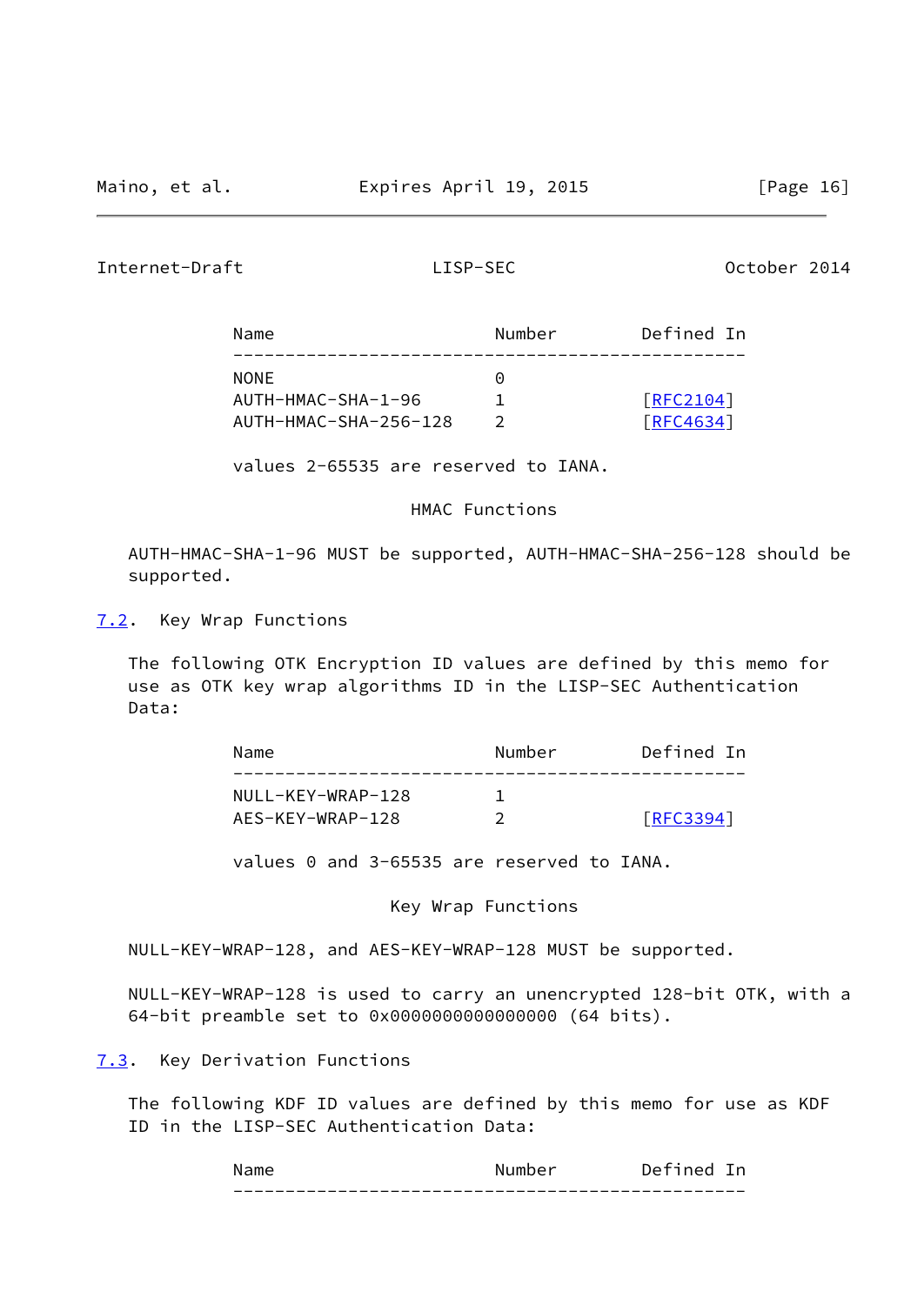| <b>NONE</b>   |                  |
|---------------|------------------|
| HKDF-SHA1-128 | <b>FRFC58691</b> |

values 2-65535 are reserved to IANA.

Key Derivation Functions

HKDF-SHA1-128 MUST be supported

| Expires April 19, 2015<br>Maino, et al. | [Page 17] |
|-----------------------------------------|-----------|
|-----------------------------------------|-----------|

<span id="page-19-1"></span>Internet-Draft LISP-SEC October 2014

<span id="page-19-0"></span>[8](#page-19-0). Acknowledgements

 The authors would like to acknowledge Pere Monclus, Dave Meyer, Dino Farinacci, Brian Weis, David McGrew, Darrel Lewis and Landon Curt Noll for their valuable suggestions provided during the preparation of this document.

<span id="page-19-2"></span>[9](#page-19-2). Normative References

<span id="page-19-3"></span> [I-D.ietf-lisp-threats] Saucez, D., Iannone, L., and O. Bonaventure, "LISP Threats Analysis", [draft-ietf-lisp-threats-10](https://datatracker.ietf.org/doc/pdf/draft-ietf-lisp-threats-10) (work in progress), July 2014.

- [RFC2104] Krawczyk, H., Bellare, M., and R. Canetti, "HMAC: Keyed- Hashing for Message Authentication", [RFC 2104](https://datatracker.ietf.org/doc/pdf/rfc2104), February 1997.
- [RFC2119] Bradner, S., "Key words for use in RFCs to Indicate Requirement Levels", [BCP 14](https://datatracker.ietf.org/doc/pdf/bcp14), [RFC 2119](https://datatracker.ietf.org/doc/pdf/rfc2119), March 1997.
- [RFC3394] Schaad, J. and R. Housley, "Advanced Encryption Standard (AES) Key Wrap Algorithm", [RFC 3394](https://datatracker.ietf.org/doc/pdf/rfc3394), September 2002.
- [RFC4086] Eastlake, D., Schiller, J., and S. Crocker, "Randomness Requirements for Security", [BCP 106](https://datatracker.ietf.org/doc/pdf/bcp106), [RFC 4086](https://datatracker.ietf.org/doc/pdf/rfc4086), June 2005.
- [RFC5226] Narten, T. and H. Alvestrand, "Guidelines for Writing an IANA Considerations Section in RFCs", [BCP 26](https://datatracker.ietf.org/doc/pdf/bcp26), [RFC 5226](https://datatracker.ietf.org/doc/pdf/rfc5226), May 2008.
- [RFC5869] Krawczyk, H. and P. Eronen, "HMAC-based Extract-and-Expand Key Derivation Function (HKDF)", [RFC 5869,](https://datatracker.ietf.org/doc/pdf/rfc5869) May 2010.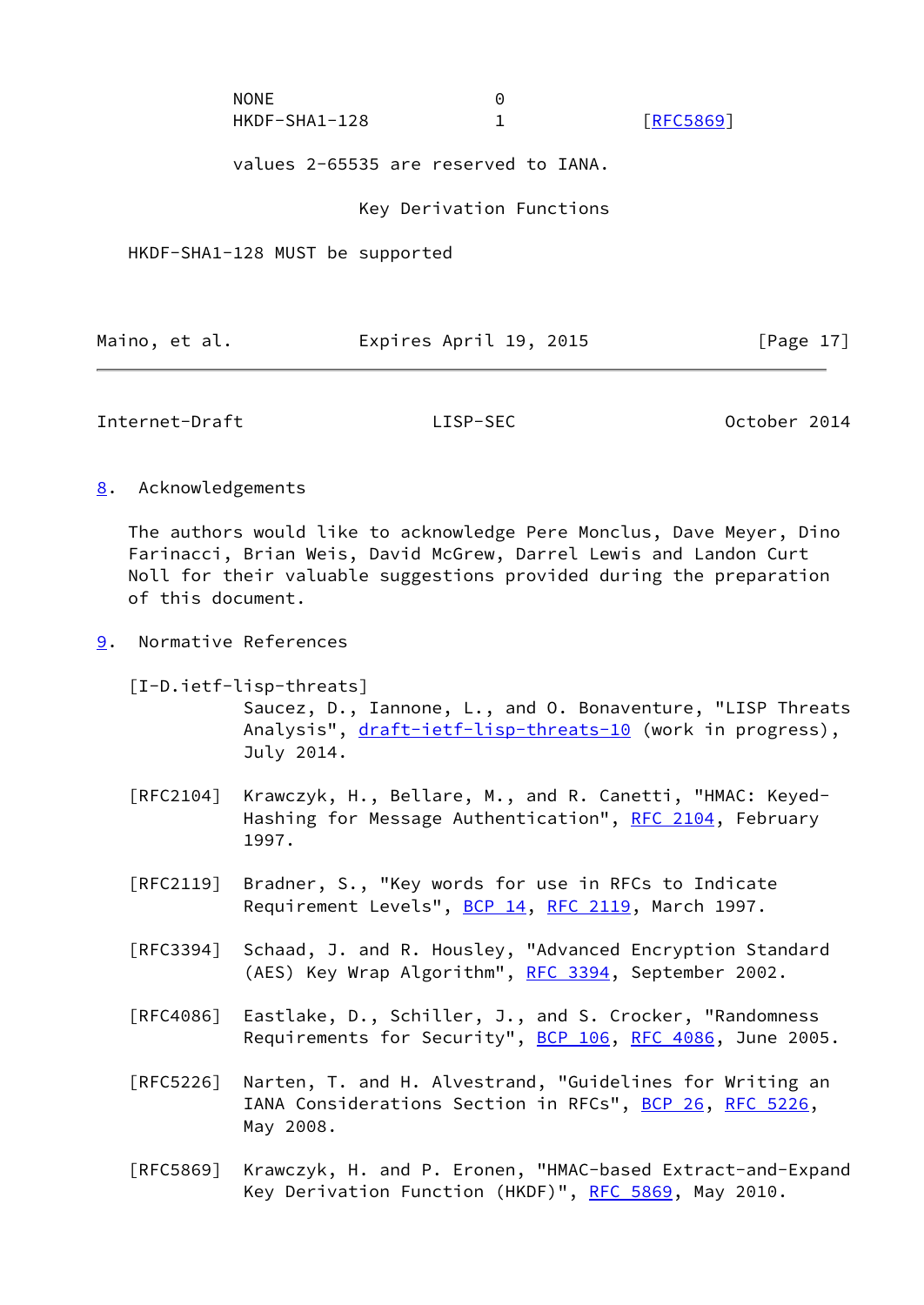- [RFC6830] Farinacci, D., Fuller, V., Meyer, D., and D. Lewis, "The Locator/ID Separation Protocol (LISP)", [RFC 6830,](https://datatracker.ietf.org/doc/pdf/rfc6830) January 2013.
- [RFC6833] Fuller, V. and D. Farinacci, "Locator/ID Separation Protocol (LISP) Map-Server Interface", [RFC 6833](https://datatracker.ietf.org/doc/pdf/rfc6833), January 2013.

Authors' Addresses

| Maino, et al. | Expires April 19, 2015 | [Page 18] |  |
|---------------|------------------------|-----------|--|
|               |                        |           |  |

Internet-Draft LISP-SEC October 2014

 Fabio Maino Cisco Systems 170 Tasman Drive San Jose, California 95134 USA Email: fmaino@cisco.com Vina Ermagan Cisco Systems 170 Tasman Drive San Jose, California 95134 USA Email: vermagan@cisco.com Albert Cabellos Technical University of Catalonia c/ Jordi Girona s/n Barcelona 08034 Spain Email: acabello@ac.upc.edu